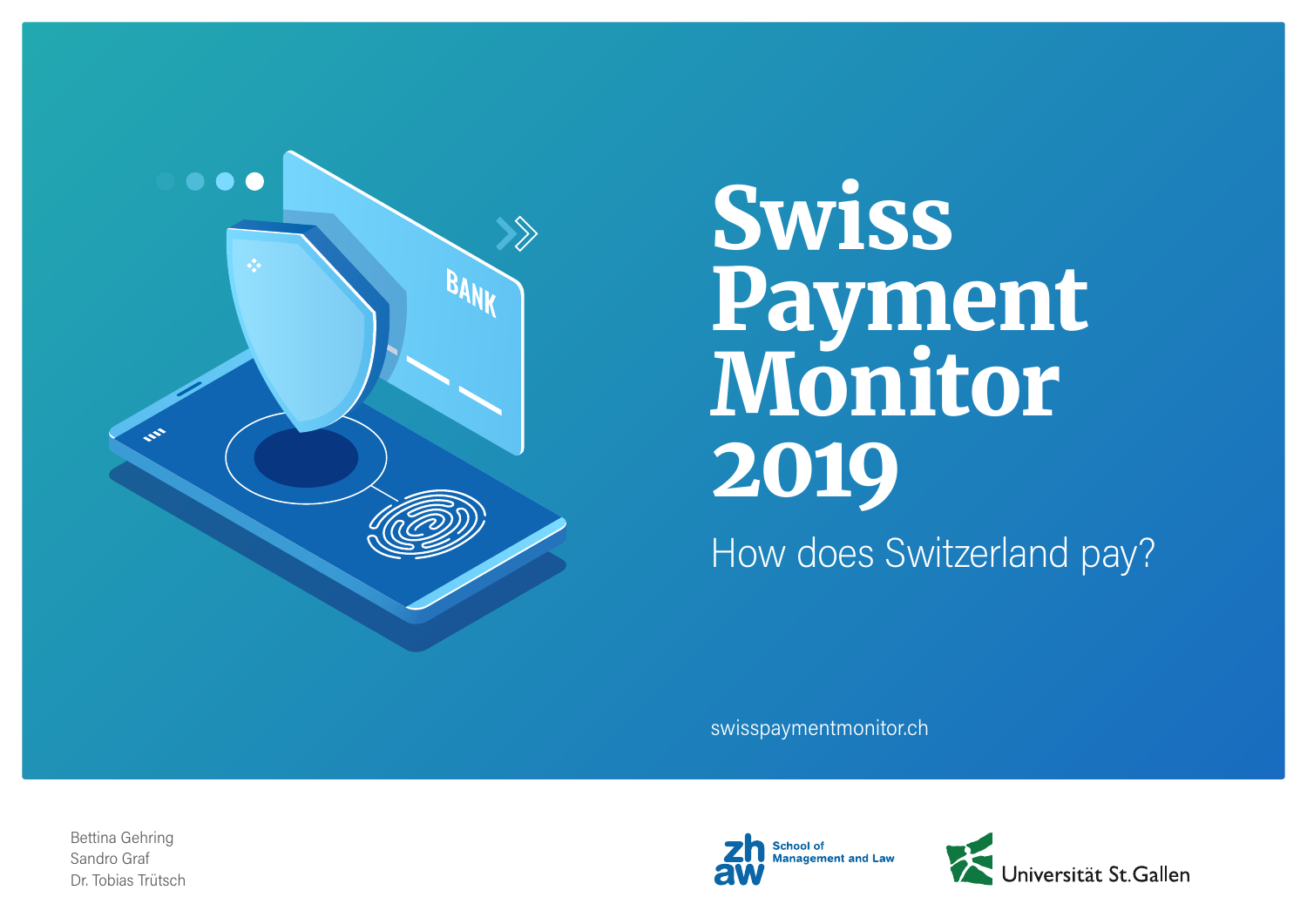## Foreword

While the Swiss payment market has developed only slowly over the years and cash has been the main means of payment for many, there has been some movement in recent times – partly due to the increasing internationalization and digitization of the means of payment market. As a result, new providers are constantly entering the market, competing with innovative cashless offerings for buyers and market shares and softening existing structures. At the same time, the diversity on offer is constantly creating new needs and thus leading to a shift in market conditions, which strengthens the role of the consumer. The extent of the change is difficult to assess at this point in time. However, it is becoming increasingly clear that the future of payment will be cashless.

For several years, the Swiss Payment Research Centre (SPRC) of the Zurich University of Applied Sciences (ZHAW) and the Executive School of Management, Technology and Law (ES-HSG) at the University of St. Gallen have been independently looking at issues related to the topic of «payment» from different angles. The increasing dynamics of the market have prompted the ZHAW and the University of St. Gallen to conduct a major joint research project to investigate the payment behaviour of the Swiss population and the underlying motives as well as their development over time.

This is the second edition of the annual Swiss payment survey, which combines the consumer perspective with the macroeconomic view. This report is based on the 2018 survey, which interviewed a total of more than 1000 people aged between 18 and 65 from all three regions of Switzerland. The study is financially supported by the Swiss Payment Association (SPA) as well as industry partners Concardis and Worldline/SIX Payment Services.

We wish you an interesting read!

Bettina Gehring, Sandro Graf, Dr. Tobias Trütsch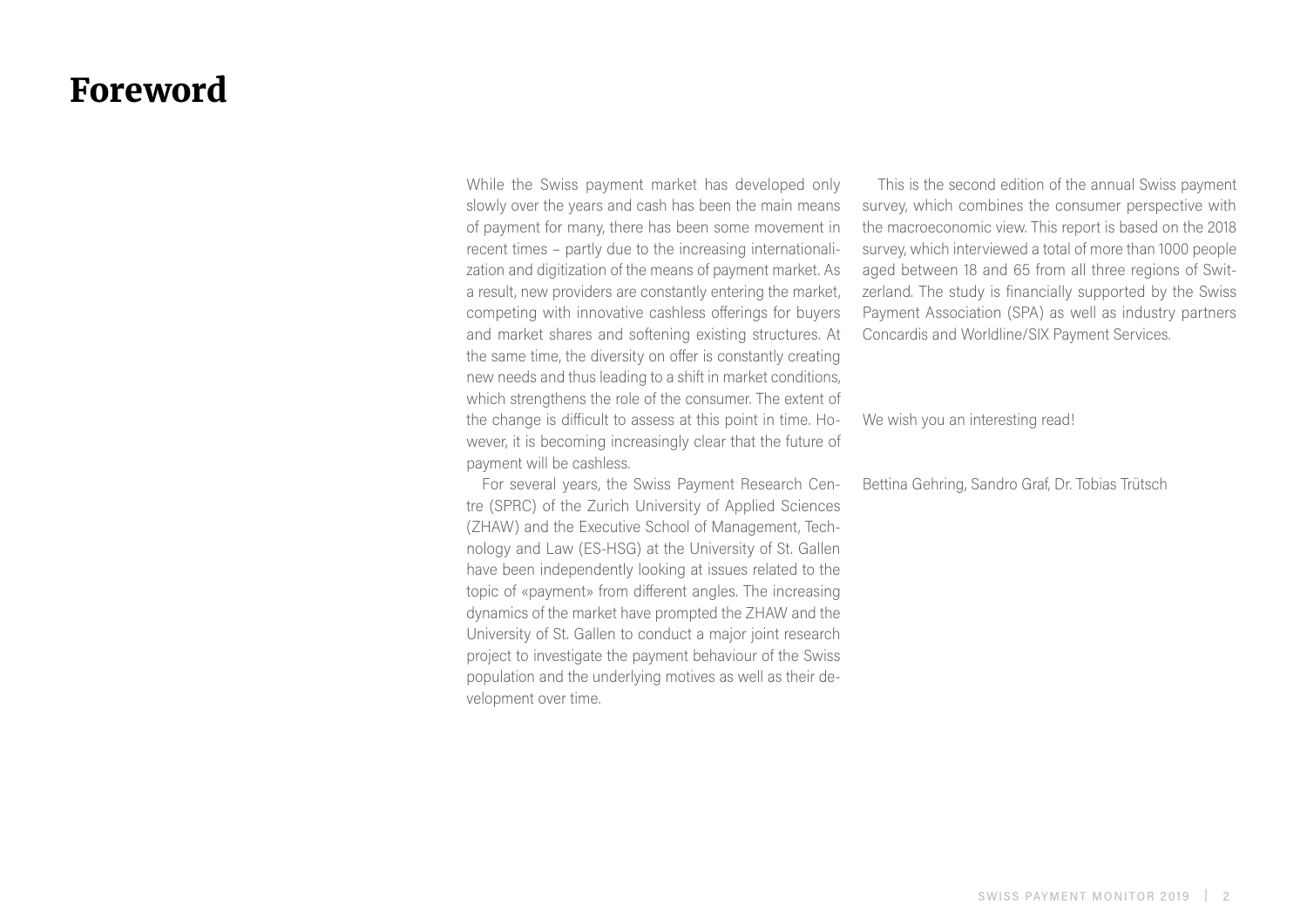## Table of contents

| L.           | THE MOST SIGNIFICANT FINDINGS<br><b>FROM THE PAYMENT MONITOR 2019</b> | 4  |
|--------------|-----------------------------------------------------------------------|----|
| Н.           | <b>STUDY DESIGN</b>                                                   | 7  |
| III.         | <b>RECOGNITION AND IMAGE OF PAYMENT METHODS</b>                       | 9  |
|              | IV. A LOOK IN YOUR WALLET                                             | 14 |
| $V_{\rm{r}}$ | <b>PAYMENT BEHAVIOUR</b>                                              | 16 |
|              | VI. A LOOK INTO THE FUTURE                                            | 34 |
| VII.         | <b>GLOSSARY</b>                                                       | 39 |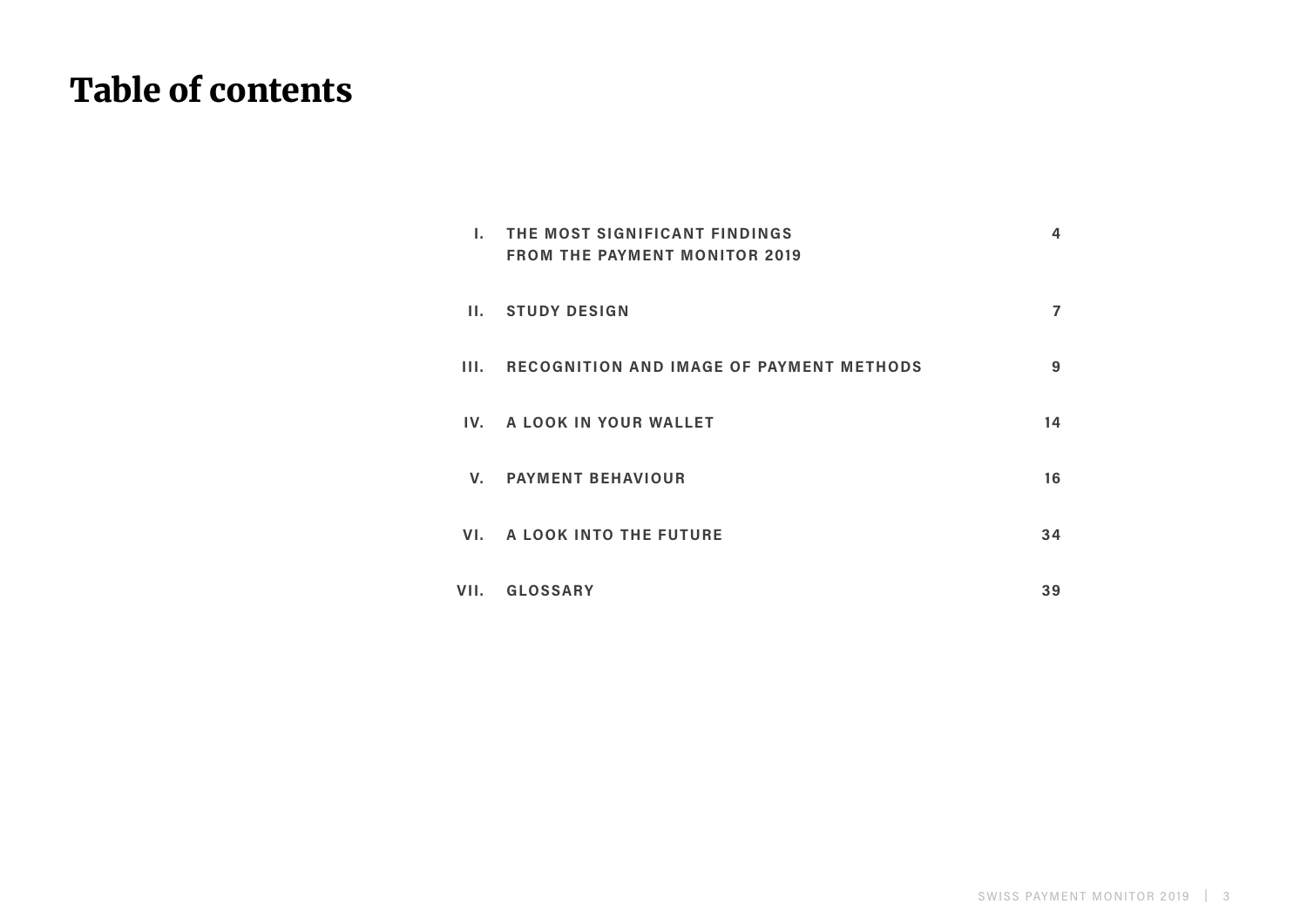## <span id="page-3-0"></span>I. The most significant findings from the Payment Monitor 2019

## **Debit card is the most popular means of payment**

The debit card is extremely popular with the Swiss. Not only is it rated clearly as more likeable, practical and trustworthy than other means of payment, but it also ranks in first place, accounting for 29% of total expenditure. This popularity is due not least to the introduction of the contactless function, which is particularly popular with the younger public.

Nevertheless, very few people currently want to do without cash completely. Therefore, in terms of the number of transactions, at 48% cash is still the most widely used payment method in Switzerland; most people indicate that they have at least a small amount of cash in their wallet or trouser pockets.

## **Payment preferences are situation-dependent**

Amount, place of payment and payment situation (brickand-mortar retail or Internet shopping) have a significant influence on the choice of a means of payment.

While cards are now used for the majority of amounts totalling CHF 20 or more, small amounts below this value continue to be paid predominantly in cash. The main reasons for this are primarily social norms («small amounts should be paid in cash»), force of habit, high practicability and the possibility of «getting rid of coins».

With regard to the place of payment, card payments dominate in high-turnover retail. Compared with other forms of payment, cash is much more commonly used in restaurants and bakeries, as well as at external sales points (kiosks and takeaways). In contrast to debit cards, which

are used in highly versatile ways across various spending categories, credit cards are mainly used in restaurants, for leisure activities, at petrol stations and when travelling.

## **The hybrid payer as the largest segment**

In addition to rational principles, payment is often also a question of personal preference. Payment decisions between persons can vary accordingly. Pure cash payers or card payers are generally outnumbered, while a large proportion are mixed payers and prefer different means of payment depending on the payment situation and amount.

## **Saturation in the awareness of contactless and online payments**

In addition to traditional means of payment such as cash, debit cards and credit cards, new forms of payment such as contactless and mobile payment are also well known among the Swiss population. With values in excess of 90%, the saturation limit in terms of awareness has now been reached, especially for contactless payment methods and online and Internet payment methods (such as Sofortüberweisung or Twint).

## **Mobile payment does not equal mobile payment**

There is currently no uniform public understanding of mobile payment. The term is most strongly associated with payments in an app with an integrated payment function (so-called «in-app» payments), payments with the mobile phone on the spot in a retail shop or at the point of sale (POS) as well as payments with the mobile phone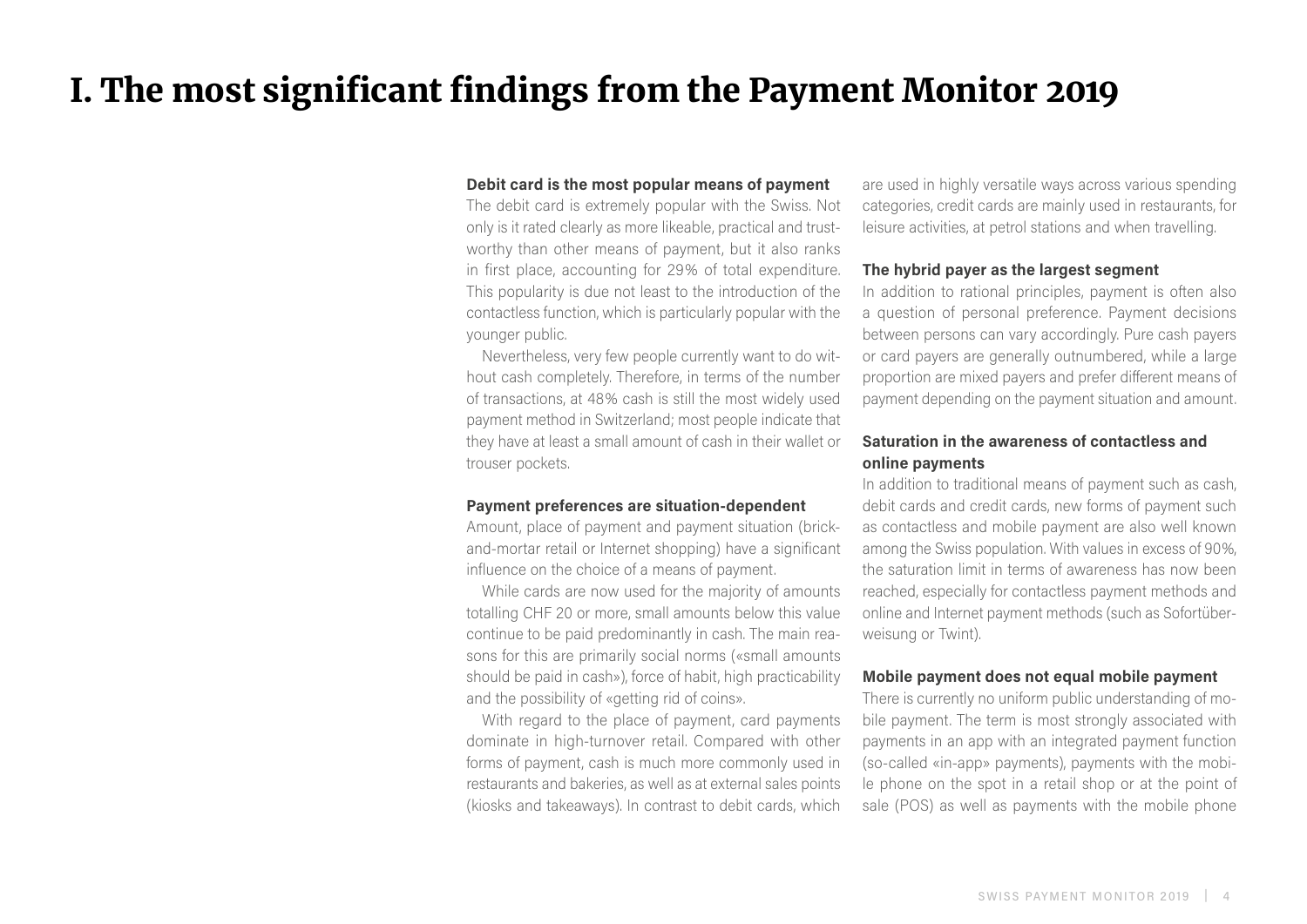on the Internet or in an online shop. Compared to 2018, respondents perceived a shift from mobile payments as «local payments» (POS payments) to «remote payments» (distance payments).

## **Contactless payment continues to increase**

Although contactless payment still tends to be perceived more negatively than the traditional means of payment of cash, debit cards and credit cards due to various security concerns, it has become considerably more attractive than in the previous year. In this context, contactless payment by debit card, which is especially popular with young adults, is a particularly popular means of payment.

The improved attitude is also reflected in the use: Measured in terms of the number of users, there was a considerable increase in contactless payments compared to the previous year, with contactless payment by debit card growing disproportionately faster than contactless payment by credit card during this period. The former has by now passed the 50% mark. Thereby, the levelling of contactless payment by debit card and credit card observed last year continues. By the end of 2018, 95% of credit cards and 71% of debit cards were already equipped with the contactless functionality.

## **Mobile payment is on the rise**

At present, mobile payment methods are still used comparatively cautiously, but here, too, a change is emerging and the market is gradually shifting. Overall, mobile payment is rated significantly better than in the previous year, which in turn is reflected in a rapid increase in usage. Although this trend applies to all forms of mobile payment, clear differences can be observed between the individual application variants. While «in-app» payments and mobile payments on the Internet are already widely accepted by the population, peer-to-peer and POS solutions have not yet established themselves in everyday life. In the respondents' perception, mobile payment in brick-and-mortar retail, which is often criticised as «unnecessary», «slow» and «unreliable», comes off worst in this context.

At present, cryptocurrencies and payments with «wearables» still play a subordinate role.

## **Contactless and mobile payment methods still have potential**

The potential of new payment methods is far from exhausted. Accordingly, three out of five people could imagine using contactless payment within the next three years (even more frequently). As a result, the utilization potential of debit cards is significantly higher than that of credit cards, which is probably due to the increase in contactless debit cards from 2015.

The intention to use mobile payment is comparatively even higher. Here, the highest potential is attributed to mobile payment on the Internet, closely followed by «inapp» solutions.

## **Insufficient information relating to charges**

The survey results make it clear that there are sometimes considerable information deficits with regard to financial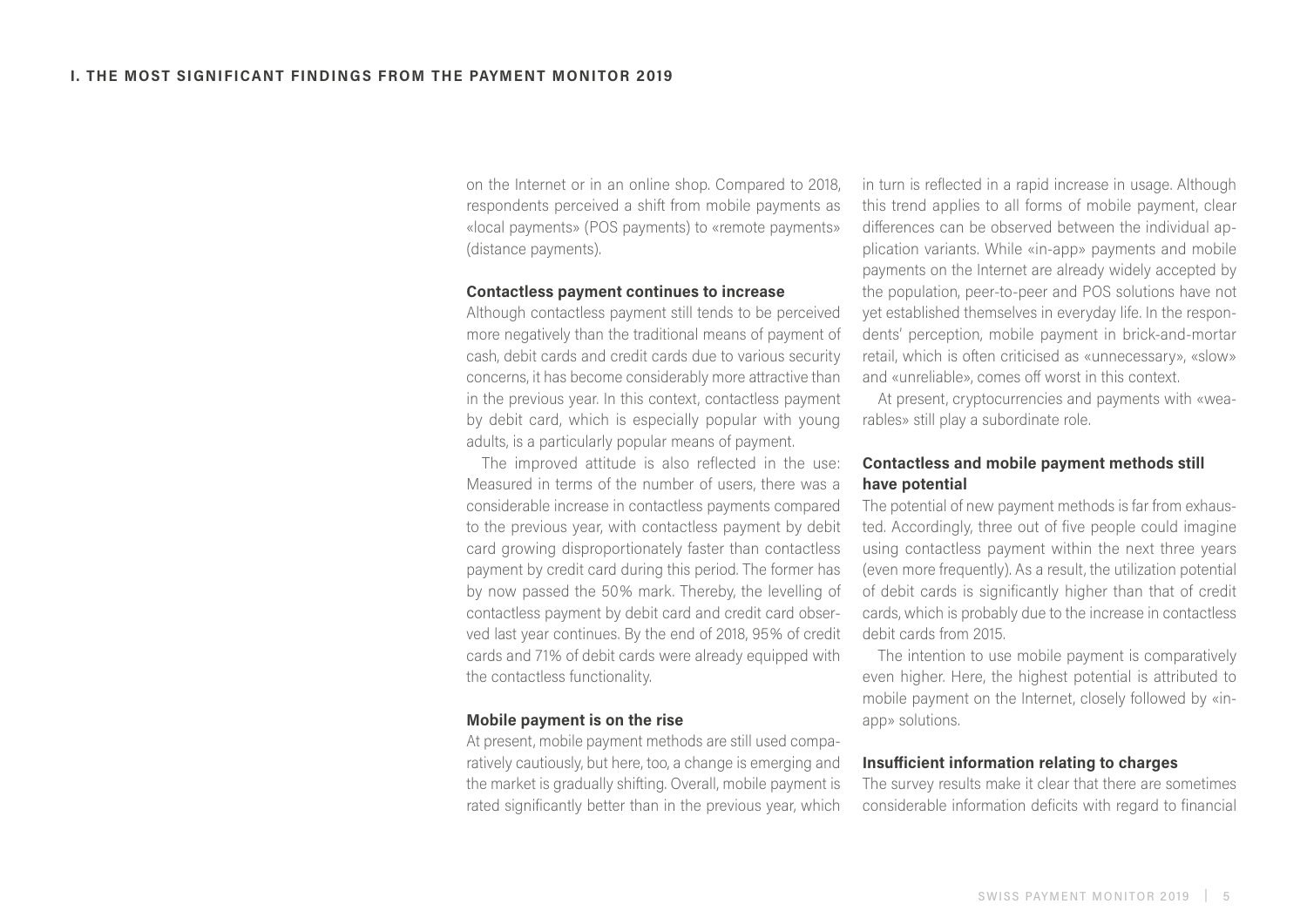issues and that it is difficult for individuals to assess the charges incurred by buyers in connection with card payments. This knowledge gap is most obvious in connection with Internet transactions using debit and credit cards abroad. In these cases, around one third of all respondents wrongly assume that the transaction is free of charge for the payer.

## **No uniform understanding of security**

Security is regarded as one of the most important criteria in the choice of means of payment. As the results of the current study show, however, there is no uniform understanding of security, but rather the term is interpreted very differently in the perception of the respondents.

Many respondents associate security in connection with payment methods with protection against data manipulation, data confidentiality and protection against unauthorized access. Also relevant is the correct and reliable execution of the payment order and control over the payment process and transparency of expenditure. In many cases, security is also regarded as a basic prerequisite, without whose guarantee the use of a means of payment would not even be considered.

In general, it should be noted that the concept of security is understood more holistically by the respondents and that here the focus is less on preventing the cause of damage (e.g. theft of the card) and more on safeguarding the resulting consequences (e.g. financial loss).

According to the respondents, the security of the individual means of payment is generally assessed as mediocre. This applies both to security against financial damage and in connection with the protection of personal data. Compared with the traditional means of payment of cash, online transfer (e-banking) and payment by debit or credit card in the conventional way (by inserting into the payment terminal), which tend to be at the upper end of the security scale, contactless and mobile payment methods are currently perceived as being significantly more risky.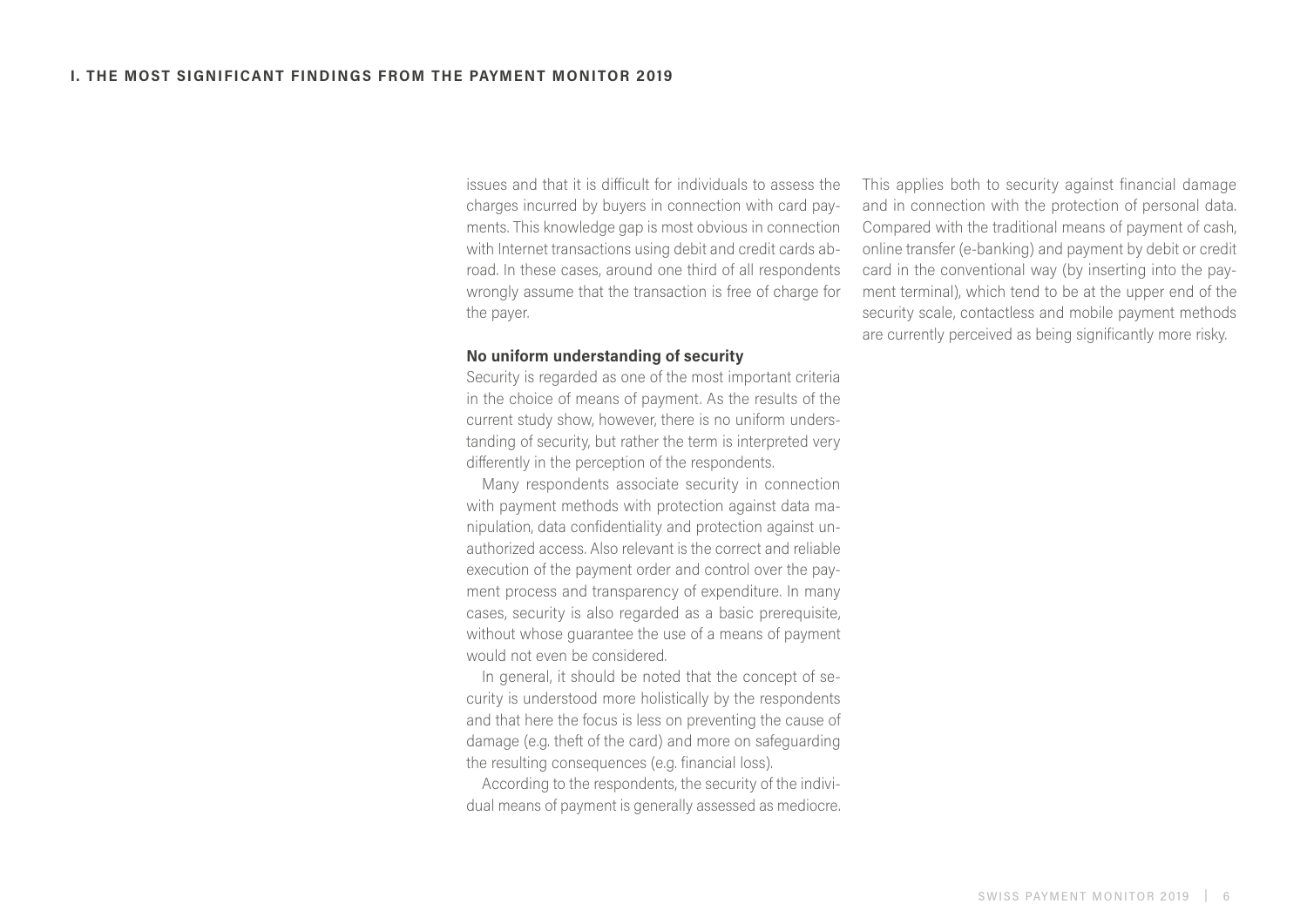## <span id="page-6-0"></span>II. Study design

The goal of the Swiss Payment Monitor is to provide a comprehensive overview of the Swiss payment landscape from various perspectives. By combining a variety of research methods, this long-term study gathers data annually to offer an integrated approach to the payment method market, enabling a documentation of new developments as well as a report of relevant trends over time.

The study encompasses two parts: the micro-perspective consists of a standardised online survey with questions concerning payment behaviour in general and a payment journal that participants are asked to complete; the macro-perspective is based on an analysis of publicly available data on the electronic payment transactions of the Swiss National Bank (SNB) (cf. Fig. 1).

## **Micro-perspective**

The micro-perspective reflects the consumer perspective and summarises the payment habits as well as the perception and attitudes of the Swiss towards various forms of payment.

As part of the second implementation of the Swiss Payment Monitor, a total of 1011 people aged between 18 and 65 from German, French and Italian-speaking Switzerland were interviewed from a micro-perspective.

## ONLINE SURVEY

The first step asked participants to answer online questions regarding the topic «payment». The focus here was primarily the participants' self-awareness and the assessment of various aspects of their payment behaviour. The survey took about 25 minutes to complete and was implemented in stages during the second half of October 2018.

The participants answer online questions on the following topics:

- **̟** Payment methods available (incl. cash)
- **̟** Awareness of other (more common and newer) payment forms
- **̟** Perspective of or attitude towards different means of payment/ payment processes
- **̟** Criteria for payment method selection
- **̟** Future usage intention of innovative payment methods
- **̟** Financial literacy in general and with regard to means of payment
- **̟** Security aspects
- **̟** Micropayments
- **̟** Charges
- **̟** Compiling a user typology based on socio-demographic and psychographic information

The participants document their payment behaviour in the form of a journal over a period of 7 days.

- **̟** Use and frequency of payment methods
- **̟** Time of transaction (day of the week, time of day)
- **̟** Amount
- **̟** Payment situation (on the spot/ distance) and location (domestic and international)
- **̟** Purpose of payment/type of expense (e.g. food, clothing, transportation costs, etc.)
- **̟** Payment method (contactless, etc.)
- **̟** Acceptance of cashless means of payment
- **̟** Cash withdrawal/cash in hand

Attitudes, user reasons and trends User User data General perspective under the General perspective

Micro-perspective **- Construction** Macro-perspective

## **1. Online survey 2. Journal entry data 3. Analysis of SNB data**

Compiles, updates and interprets publicly available data on electronic payments by the Swiss National Bank.

- **̟** Number of means of payment
- **̟** Transaction frequency and sales
- **̟** Domestic and national principle
- **̟** Face-to-face and distance business
- **̟** Development in recent years

## PAYMENT IOURNAL

At the end of the online survey, participants document their payment behaviour in the form of a journal over a period of 7 days (cf. Table 1). Accordingly, participants were asked to record all payments made throughout the course of the day—with the exception of recurring expenses—and

Fig. 1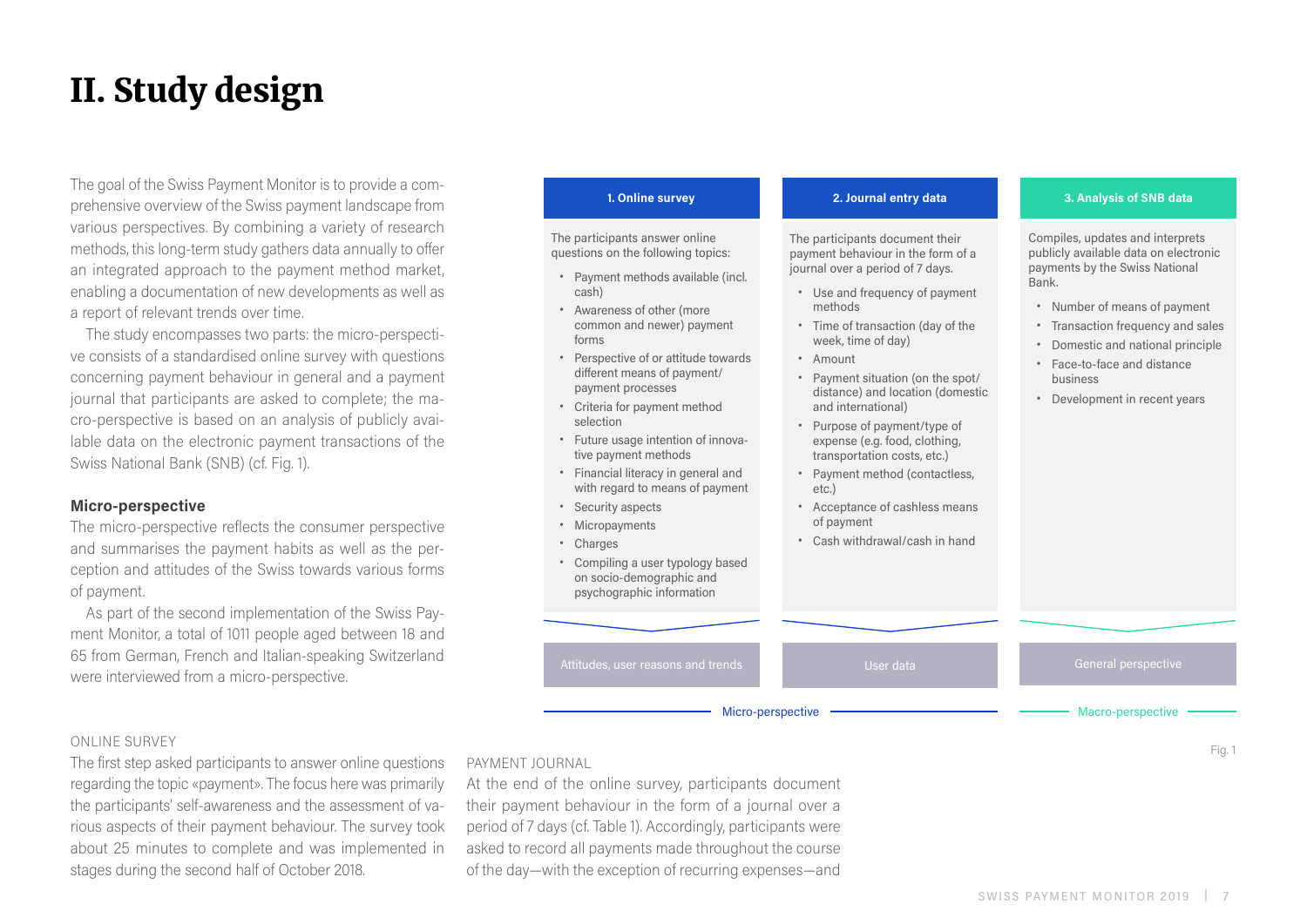to classify these using predefined characteristics. Compared to the online survey, the focus here was primarily the participants' actual payment behaviour and, based on this, any variance in behaviour as stated in the first part of the survey. The payment journal could either be filled out online or using the app, which facilitated the timely recording of transactions after purchase.

The study participants were recruited via the «intervista Online Access Panel». In order to ensure the representativeness of the sample, the selection of participants was based on the quota system of the previously defined criteria of (linguistic) region, gender, age and educational level. Following the survey, data were adjusted and weighted according to the structural characteristics in the Swiss population (cf. Fig. 2).

## **Macro-perspective**

The macro-perspective pertains to the entire economic scope and documents payment transactions on an aggregate level based on the publicly available data from the Swiss National Bank (SNB) until the end of 2018. It provides unaltered representation of cashless payment transactions in Switzerland and with Swiss payment cards abroad; both the number and turnover of cashless payment transactions are taken into account. Furthermore, it provides information regarding effective cash withdrawal using payment cards.

**SAMPLE OF ONLINE SURVEY AND JOURNAL**





Table 1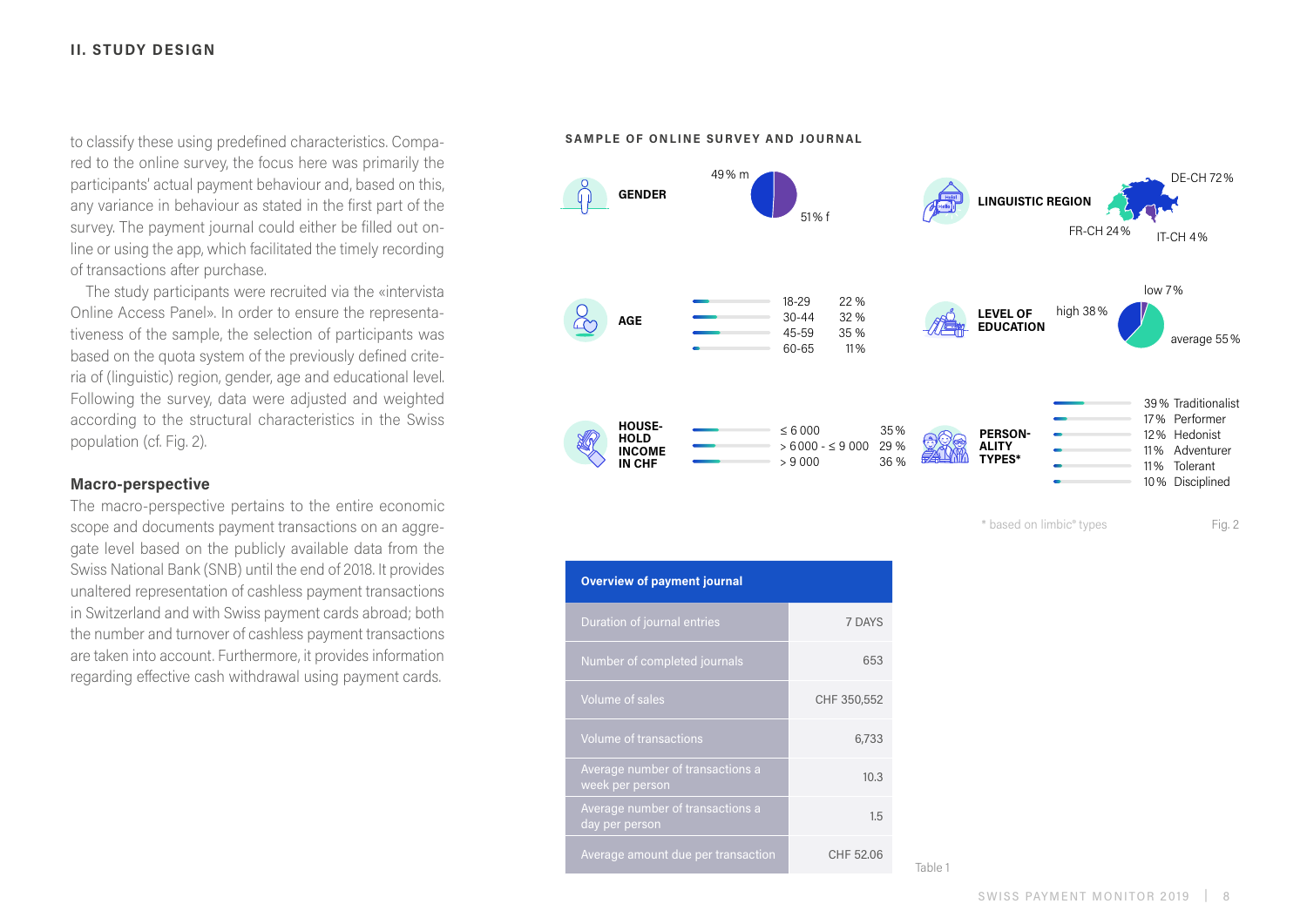## <span id="page-8-0"></span>III. Recognition and image of payment methods

## **Popularity of payment methods**

In addition to the traditional payment methods of cash, debit cards and credit cards, newer payment methods such as contactless and mobile payment as well as Internet payment methods such as Sofortüberweisung or Twint are well known (cf. Figs. 3 and 4). For example, 96% of respondents stated that they were familiar with contactless payment by credit card, while 94% said that they had reached the saturation point for contactless payment by debit card.

Likewise revealing a strong presence with values of 99% and 89%, respectively, are online payments by credit card and debit card as well as Internet payment methods, which 9 out of 10 people are familiar with.

94% of respondents are currently familiar with mobile payment in brick-and-mortar retail («Proximity Mobile Payment»), while 92% of respondents are familiar with mobile payment via an app with integrated payment function («inapp» payments) and mobile payment online («Remote Mobile Payment»), which in the case of the latter corresponds to an increase of 4.6 percentage points (hereinafter referred to as PP) over the previous year.

Somewhat less common, but on the rise, are peer-to-peer solutions such as PayPal or Twint for sending or receiving money at 81% (plus 8.1 PP compared to 2018), cryptocurrencies at 80% (plus 3.9 PP compared to 2018) and wearable payments at 45% (plus 5.1 PP compared to 2018).

## **AWARENESS OF CONVENTIONAL PAYMENT INSTRUMENTS**



\*Values not comparable with previous year, as query changed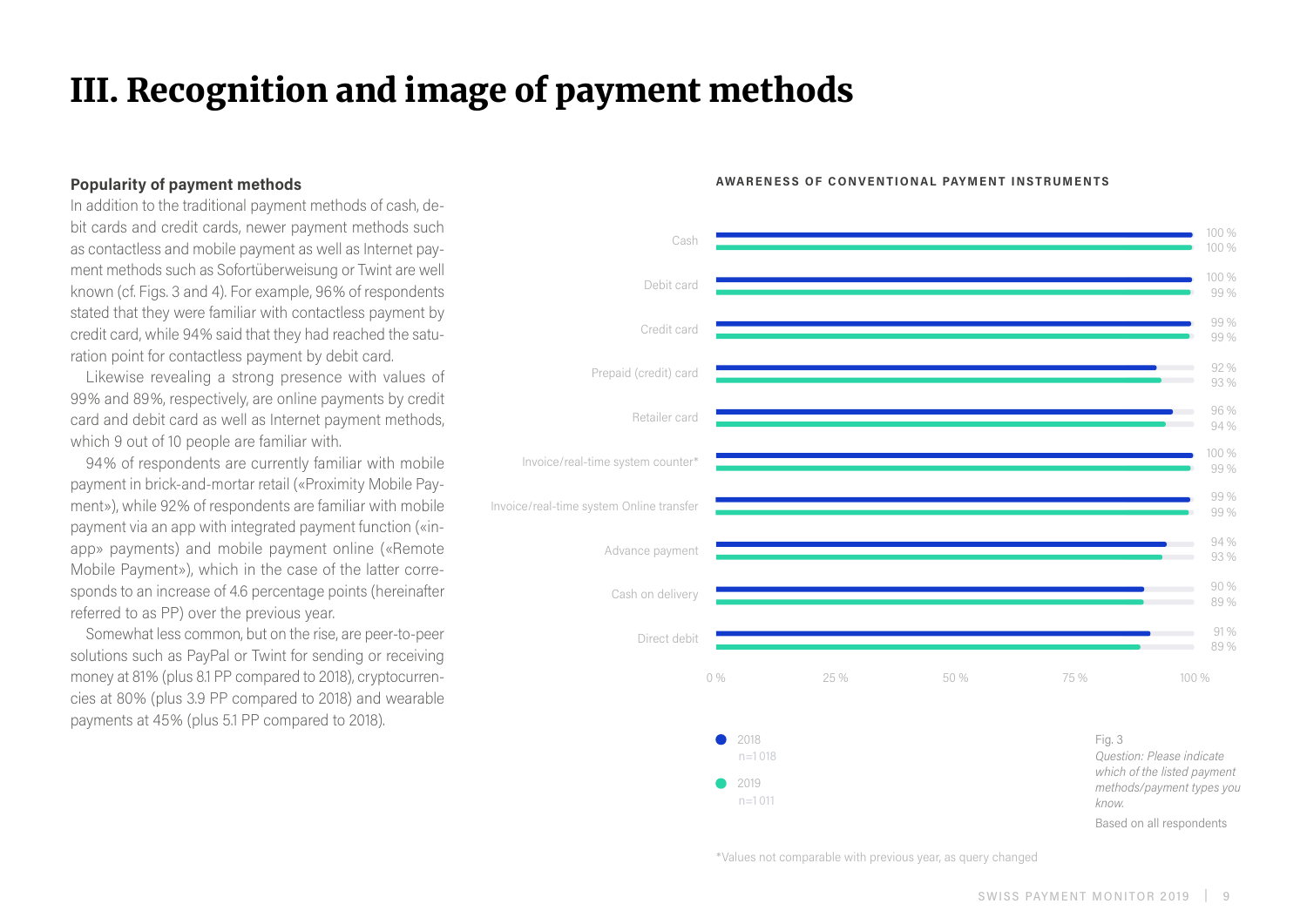## **Attitudes toward payment methods**

The most popular means of payment among Swiss people is the debit card (Maestro card, PostFinance Card/Postkarte, V PAY) (cf. Fig. 5). It received clearly more positive ratings than the credit card across the majority of the dimensions (appeal, reliability, trustworthiness, transparency and controllability of the payment process as well as expenditures, costs, acceptance at points of sale and security). In addition, it is considered to be significantly more practical, attractive, faster and forward-looking than cash.

While attitudes to cash essentially remained constant compared to the 2018 measurement, the attractiveness of the credit card declined significantly in the course of the year. Thus, credit card payments are considered significantly less reliable, less trustworthy, with a lower overview of expenditure and lower acceptance at the points of sale than in the previous measurement.



### **AWARENESS OF NEWER PAYMENT INSTRUMENTS**

\*newly incorporated as of SPM19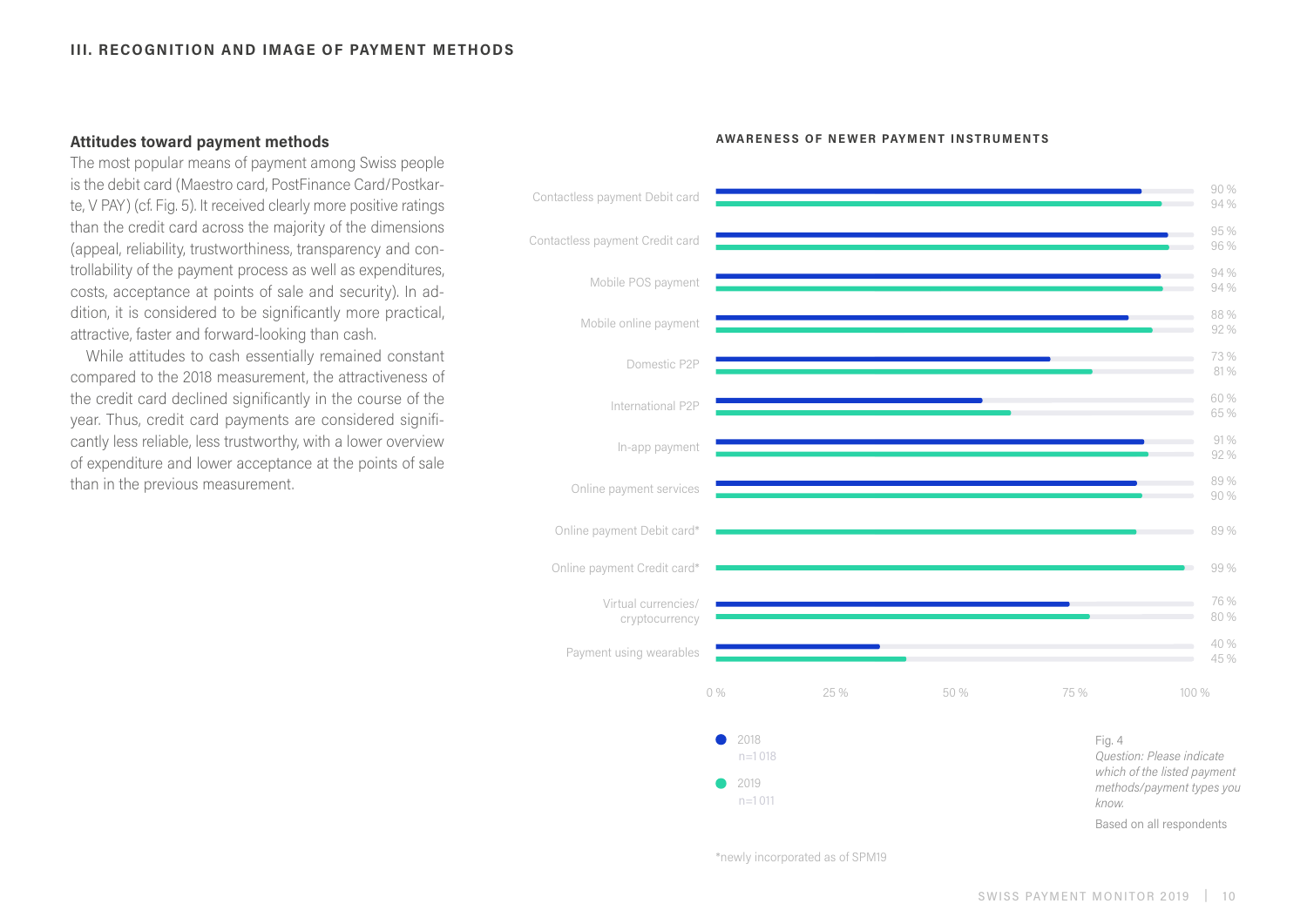## **III. RECOGNITION AND IMAGE OF PAYMENT METHODS**

Although newer payment methods such as contactless or mobile payment tend to be perceived more negatively than the conventional means of payment of cash, debit card and credit card due to various security concerns, respondents' perceptions are gradually changing. Accordingly, the differences across almost all dimensions are significantly smaller than in the previous year. Contactless payment by debit card currently enjoys the greatest popularity, closely followed by mobile online payments and «in-app» payments. At present, mobile payment at a brick-and-mortar point of sale, which is criticised as «unnecessary», «slow» and «unreliable», is the least popular form of payment.

It should be noted that the rating from non-users of these means of payment is significantly lower than from users.



## Fig. 5

*To what extent do the listed descriptions/characteristics meet your expectations of «payment methods»?* 

Based on people who are familiar with payment methods; random selection for cash, debit card and credit card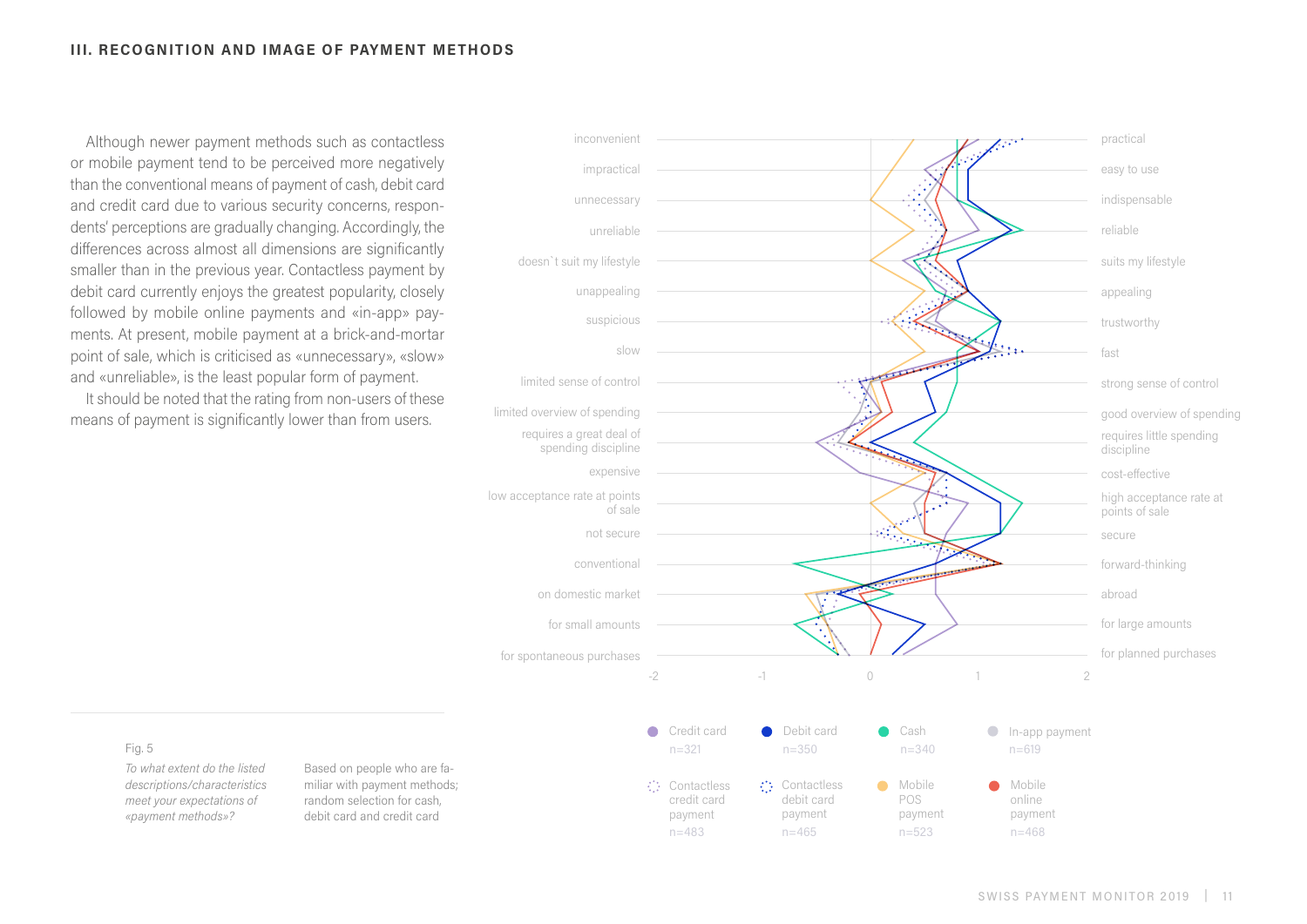## Focus on security

According to the Swiss Payment Monitor 2018 (Gehring, Graf & Trütsch, 2018), security is one of the most important criteria in the choice of means of payment. Among other things, the present study has now examined in depth what exactly «security» means from the point of view of the respondents and how they assess different means of payment with regard to different security aspects.

As the results of the study show, the respondents' perception of security is complex and extremely multi-layered, as can be seen from the large number of different mentions in connection with the personal meaning of the term «secure payment». It is therefore accordingly demanding to address security needs in a way that is appropriate for the target group.

Many respondents associate security relating to means of payment with *data integrity* (in the sense of the correctness/integrity of the data) and *protection against data manipulation* as well as *confidentiality of the data* and *protection against unauthorized access.*

*The correct and reliable execution of the payment order* is also relevant, albeit lagging some distance behind the first points. These criteria correspond to the generally recognised protection objectives of information security.

In line with the results of the Swiss Payment Monitor 2018, for many respondents (126 citations) secure payment is also a necessity that must be met in order for the means of payment to be considered for use.

Overall, it should be noted that the concept of security is understood more holistically by the respondents and that the focus is less on preventing the cause of damage (e.g. theft of the card) and more on safeguarding the resulting consequences (e.g. financial loss). As far as the security assessment of the individual payment instruments is concerned, this is generally in the middle range. This applies both to security against financial damage and in connection with the protection of personal data.

With regard to financial damage, the most secure assessment is an average value (AV) of 4.3 on a scale of 5 for paper or e-bill payment by online bank transfer (e-banking), followed by debit card and credit card payment (AV 4.1) at a brick-and-mortar point of sale.

This is followed by cash (AV 3.7), which ranks higher than credit card payments on the Internet (AV 3.4).

In contrast, contactless payment with debit and credit cards (AV 3.3 and 3.2, respectively) and mobile phone payments in face-to-face and distance business (AV 3.2 and 3.3, respectively) are considered to be comparatively riskier.

The situation is similar with regard to the confidentiality of personal data, but in contrast to the financial loss, cash is the most important in the evaluation sequence with an average of 4.8. In second place is e-banking (AV 3.8), followed by conventional payment by debit and credit card in brick-and-mortar retail in third place (AV 3.5).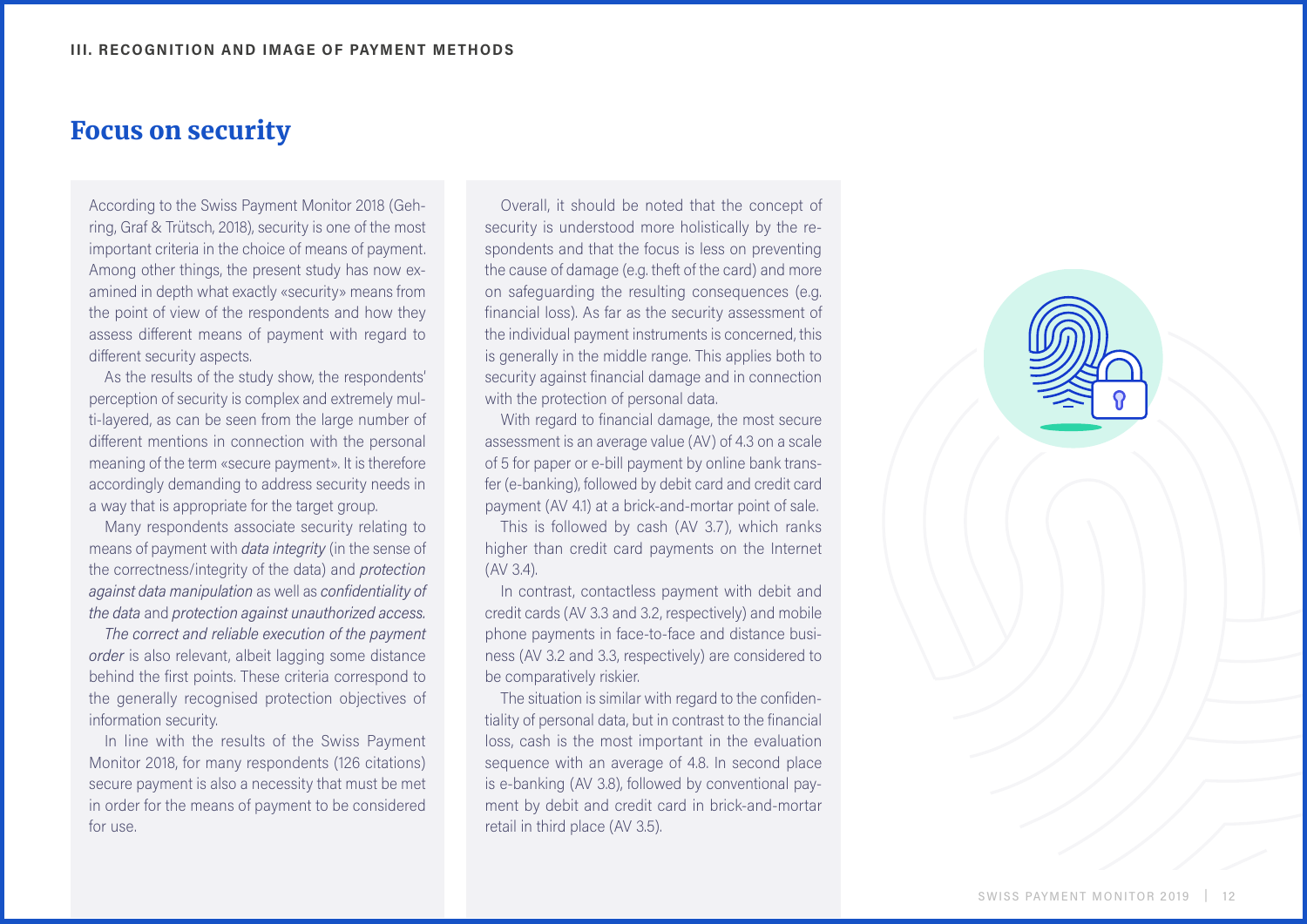## Focus on security

 By comparison, contactless payment and payment by credit card in online shops with values of around 3 are rated as significantly less secure. With an average value of less than 3, mobile payment at the POS and on the Internet is even perceived as insufficient.

What is striking here is that there is little difference between debit and credit card payments in terms of security assessment from the respondents' point of view, although the credit card is much better secured via chargeback options and security guarantees. This suggests the assumption that these services are too little known to the population.

Cash Payment with debit card on the spot in a retail shop in the conventional way Payment with credit card on the spot in a retail shop in the conventional way Paper or e-bill payment by online bank transfer (e-banking) Payment with credit card on the Internet/in the online shop Contactless payment with debit card Contactless payment with credit card Payment using mobile phone locally in a shop Payment using mobile phone online/in an online shop 2 | 3 | 4 | 5 Security against financial damage **Confidentiality** of personal data 2.9 3.2 3.1 3.5 2.9 3.2 3.8 3.5 4.8 3.3 3.2 3.4 4.1 3.2 3.3 4.3 4.1 3.7 Average value scale from:  $1 = not$  at all secure to

 $5 =$  very secure

### **SECURITY PERCEPTION OF MEANS OF PAYMENT**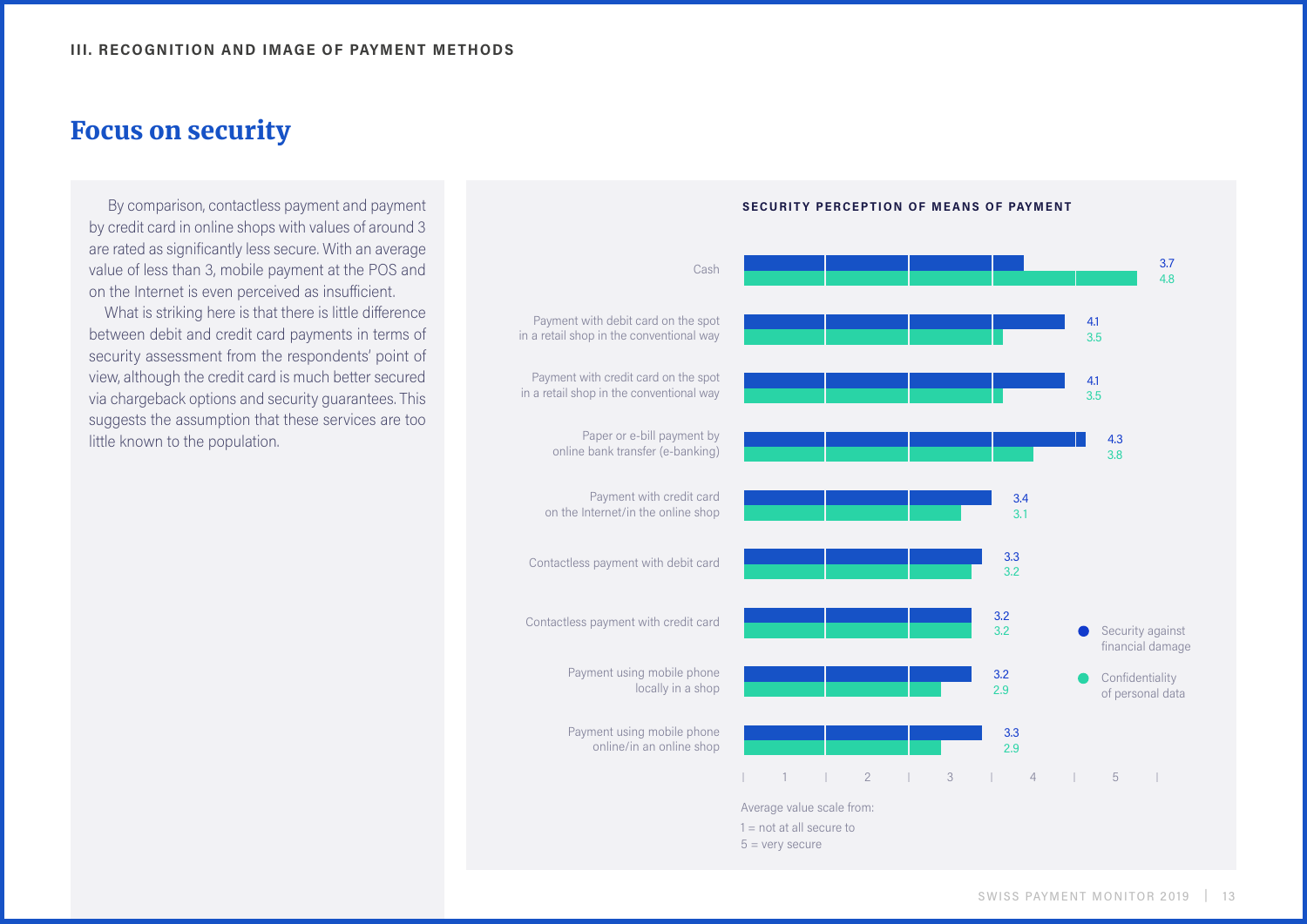## <span id="page-13-0"></span>IV. A look in your wallet

## **Cash withdrawal and on-hand cash**

The Swiss still see cash as indispensable. This is seen in the wallets of Swiss men and women (cf. Fig. 6): Most people still carry at least some cash in their wallet or pockets, the average is CHF 80. Only 2% state that they do not carry any cash at all. These figures have not changed significantly compared with the previous year.

There are socio-demographic differences that can be observed regarding the possession of cash: For example, with an average of CHF 100, men carry significantly higher amounts of money than women (median CHF 60), but at the same time men also state much more frequently that they have no cash in their wallets or pockets. Risk-averse people and the elderly in particular also value cash, which likewise indicates that, among other things, people 45 years and older have significantly more ready cash than younger people.

**THE AVERAGE SWISS...**

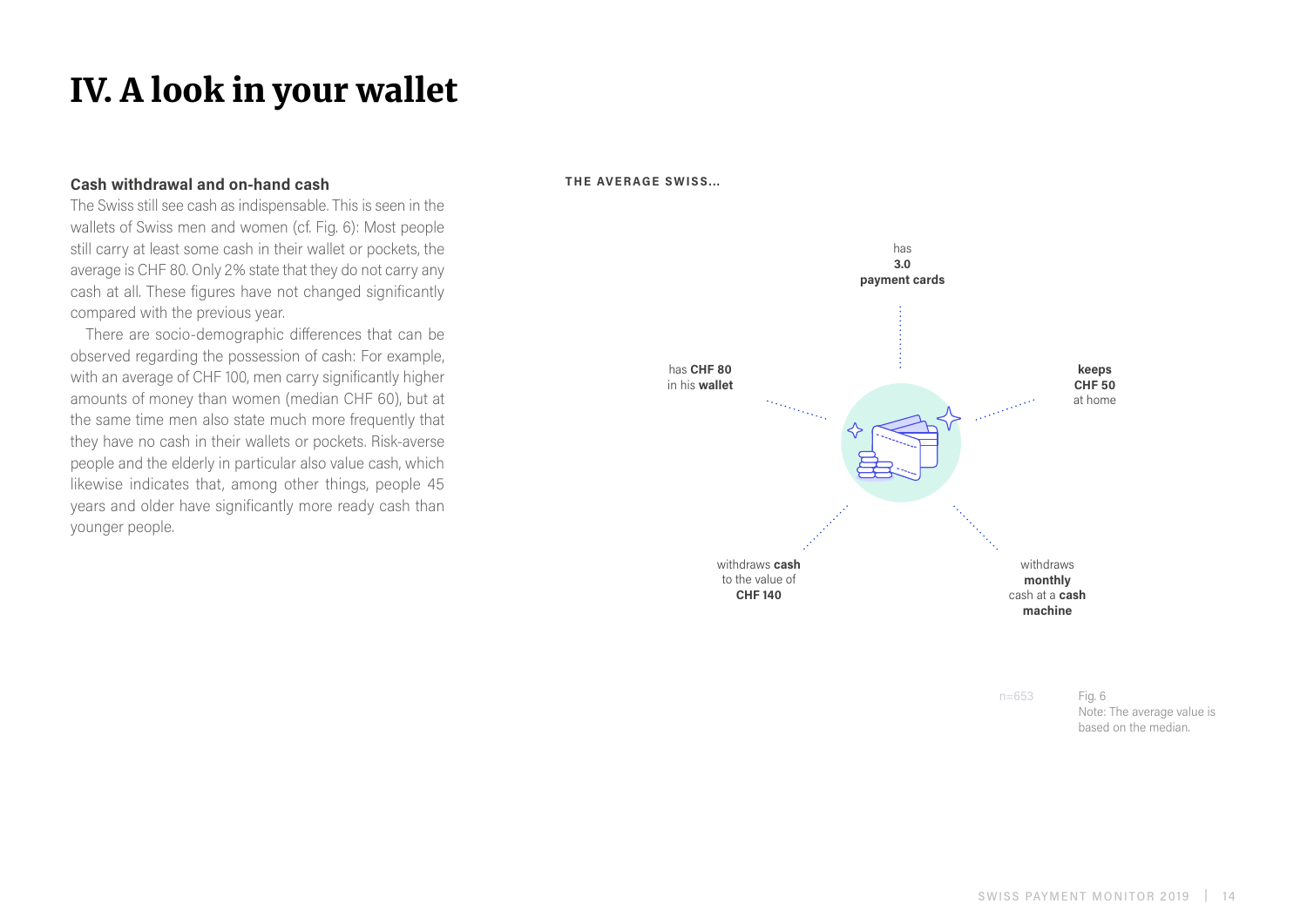## **IV. A LOOK IN YOUR WALLET**

Aside from cash, most Swiss people own multiple payment cards (cf. Fig. 7). For example, 85% of respondents have a credit card and 83% a debit card. 1.5 credit cards and 1.5 debit cards are attributed to one owner of the corresponding payment cards. In addition, the respondents have an average of 1.9 retailer cards with payment function (Globus card, MyOne card, etc.). Men as well as those with higher household gross incomes usually have more credit cards than women and those with lower incomes.

Furthermore, a look into digital wallets shows that twothirds of respondents said they had installed an app with an integrated payment system on their phones (e.g. iTunes, PayPal App, SBB Mobile App), with those under the age of 45 having considerably more of these apps. Furthermore, two out of five people indicate that they have one or more paid apps (e.g. Apple Pay, PayPal, Twint) on their smartphone, with an average of 1.2 such apps installed.

Compared to women, men typically have considerably more pay apps installed on their smartphones and are significantly more frequently in possession of newer payment methods (e.g. cryptocurrencies).

### **PAYMENT METHODS AVAILABLE**



Average

## Fig. 7

*Question: Which of the listed conventional methods do you personally own? Please indicate the respective number.*

Based on forms of payment that the respondents know; only the owner of the corresponding payment method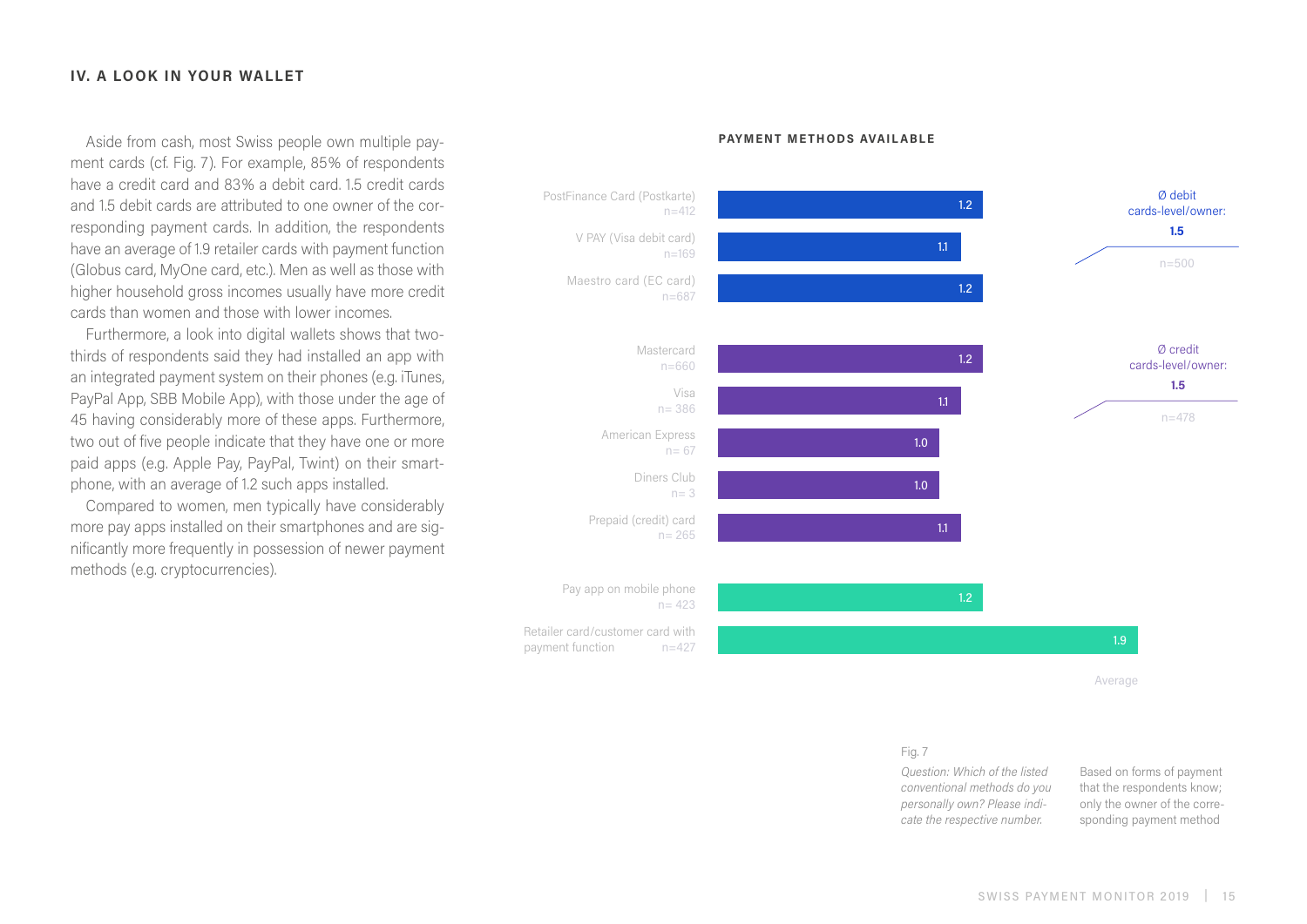## <span id="page-15-0"></span>V. Payment behaviour

## **Different payment types**

The payment market is very heterogeneous. There are many different payment processes and providers, at the same time, however, there is a broad spectrum of diverse user preferences. Here, pure cash or card payers are generally outnumbered, and a large proportion (42%) of people are mixed payers, which is often reflected in hybrid purchasing behaviour (cf. Fig. 8).

Typical cash payers are generally over 45 years of age, value security and have a traditional mindset. They tend to be sceptical about innovations (e.g. new forms of payment) and only use new technologies when they become unavoidable.

The majority of debit card payers are generally women between the ages of 18 and 44. They are often risk-averse and appreciate the familiar, but principally are more open to new options than cash payers. New technologies are essentially adopted subject to the condition that other people also use them and have good experiences with them.

The classic credit card payer is predominantly male, over 30 years old, has a good level of education and a higher income. He is highly performance-oriented, extroverted, a risk-taker and likes to try new things.

The mixed payer is usually male as well, spread over all age groups and coming from different social classes. These are primarily open-minded, rather extroverted personalities with a certain tendency to take risks.

Compared to 2018, there was a clear shift from predominantly\* cash and credit card payers (minus 3.8 PP or 2.9 PP) to predominantly debit card payers (plus 8.6 PP, significant difference).



n=653 Fig. 8

In particular, predominantly cash-paying persons are convinced advocates of their preferred means of payment. They award much more positive ratings than for the other payment types. In the case of card payers, however, no such marked preference is discernible.

\* Payer paid in over 75% of cases with the corresponding means of payment.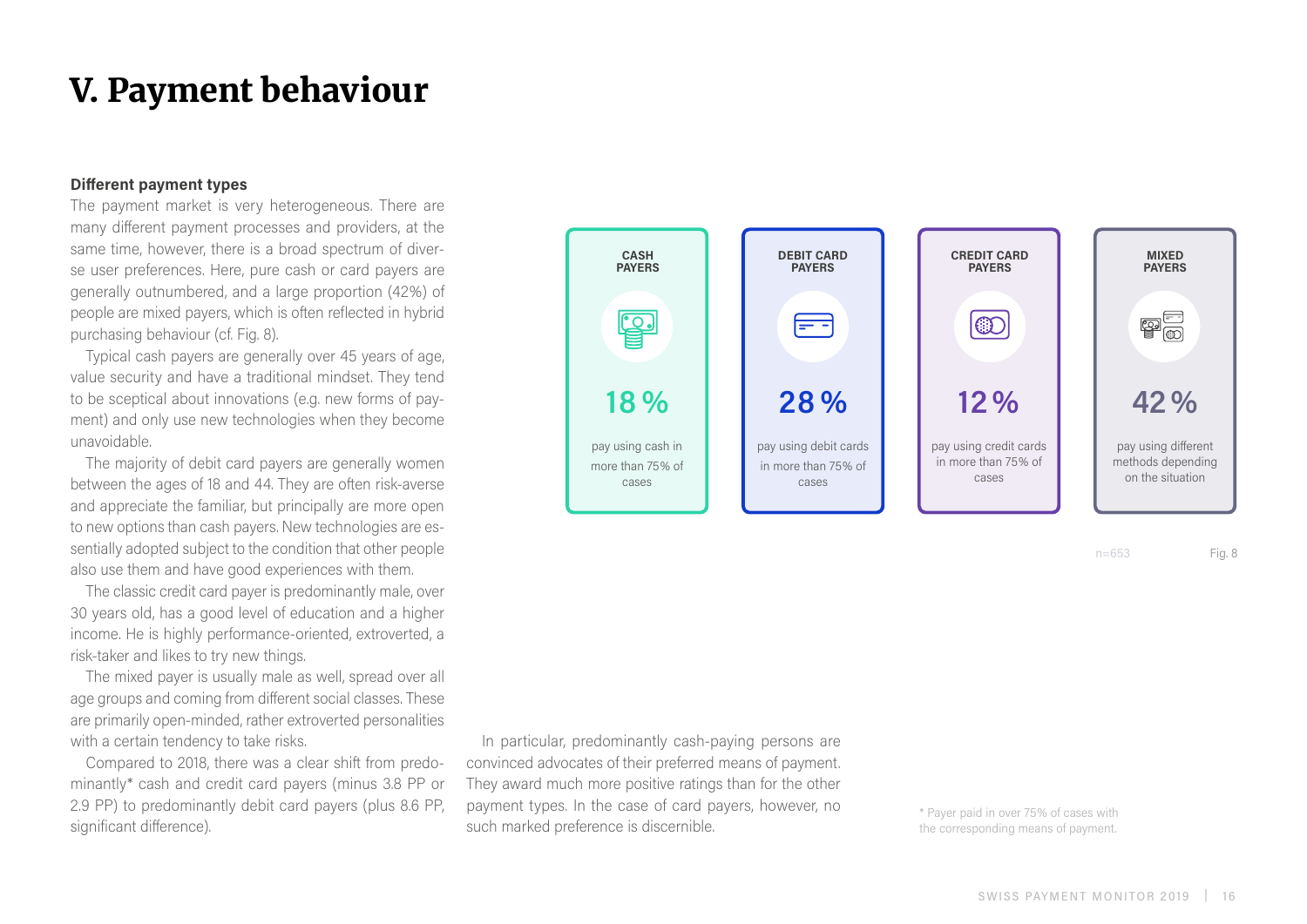## **Payment behaviour according to self-assessment of respondents**

While most means of payment are already well known, there are significant differences in how they are used (cf. Figs. 9 and 10).

According to the self-assessment of the respondents, the most common methods, besides cash with a 98% usage share, are generally online bank transfers (e-banking) and debit cards with 93% each, followed by online payments by credit card with 86%, credit card payments in general with 79% and «in-app» payments with 63%.

A good one in two also uses Internet payment methods (56%), advance payment (53%), direct debit (49%) and contactless payment methods, with contactless payment by debit card (50%) and credit card (54%) gradually converging. Due to its high practicability and low costs, the contactless debit card is enjoying increasing popularity, especially among young adults.



### **USE OF CONVENTIONAL PAYMENT INSTRUMENTS**

\* Values not comparable with previous year, as query changed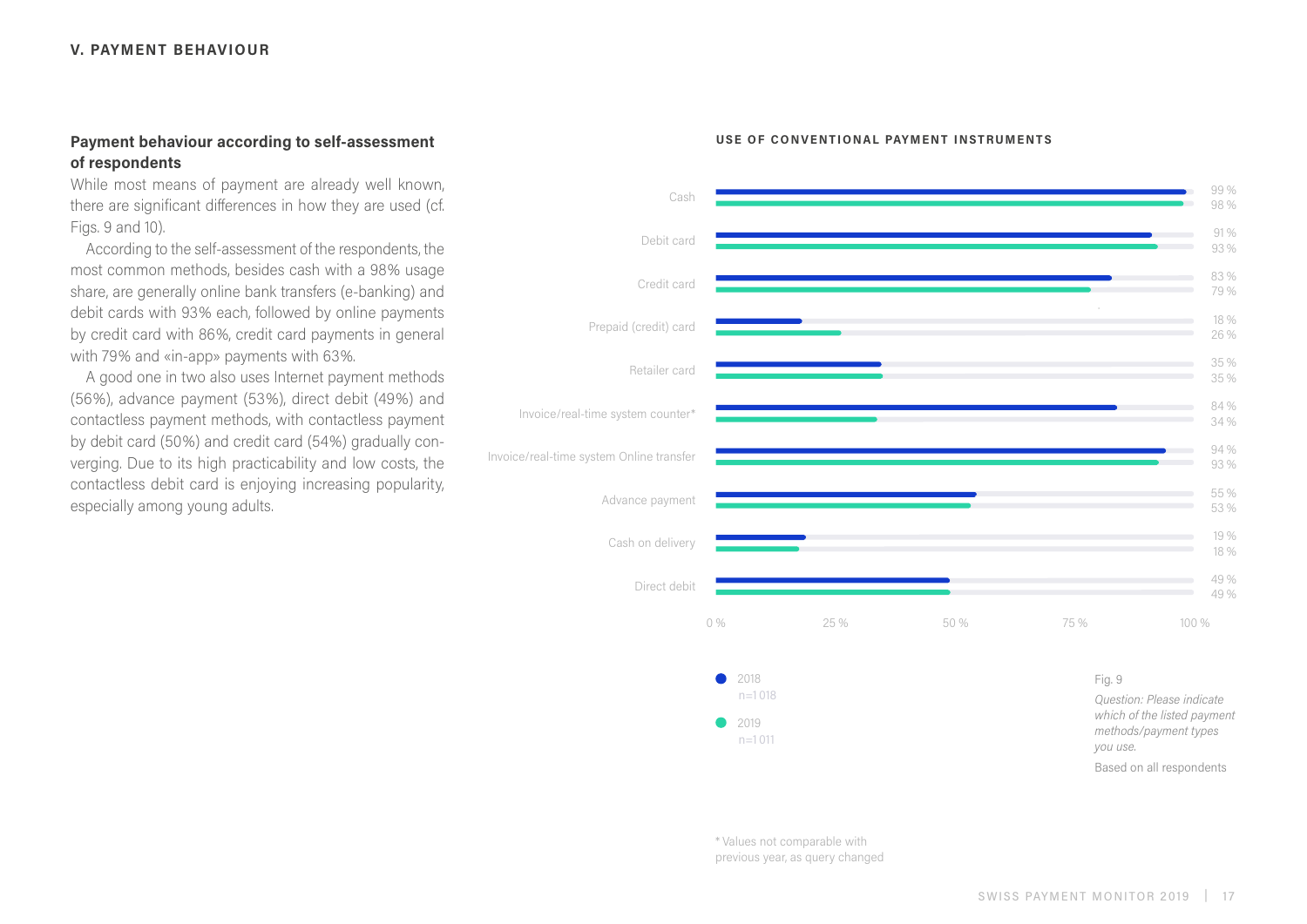## **V. PAYMENT BEHAVIOUR**

According to self-assessment, «Mobile payment» met-<br>**According to self-assessment, «Mobile payment» met- USE OF NEWER PAYMENT INSTRUMENTS** hods such as mobile payments on the Internet with 37% usage share (plus 9.6 PP compared to 2018), «peer-to-peer» payments with 28% (plus 9.7 PP compared to 2018) as well as mobile payments on the spot in a retail shop with 27% (plus 7.1 PP compared to 2018) are used even more cautiously, albeit with considerable growth rates compared to last year's measurement.

As regards usage rates, cryptocurrencies (4%) and payments with «wearables» (2%) play a subordinate role.

Men as well as persons under 45 years of age and progressively oriented, extroverted personalities are generally more tech-savvy and use new technologies (contactless, mobile, online) much more frequently.



\* newly incorporated as of SPM19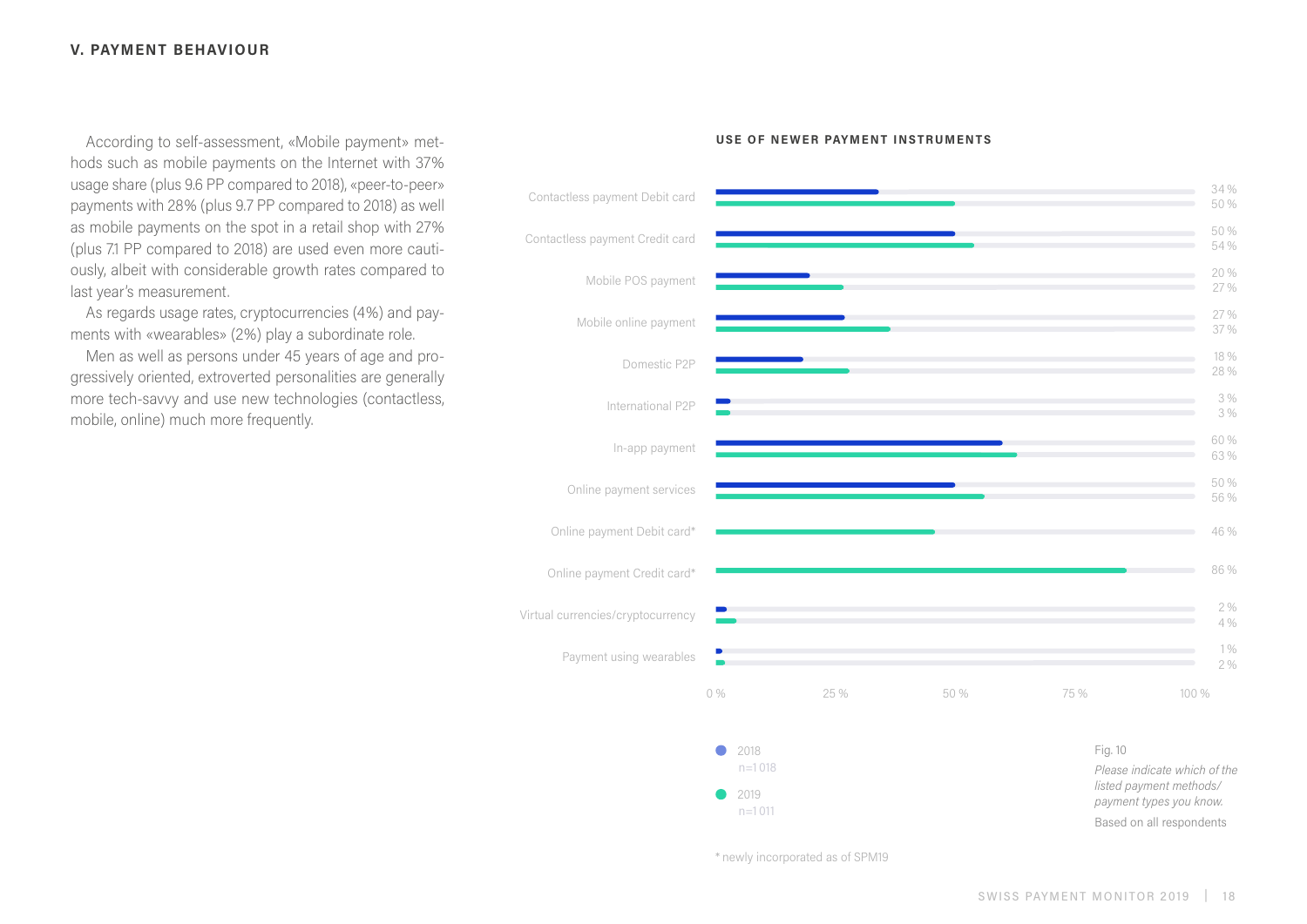## **Payment behaviour according to journal entries**

A look at the actual usage behaviour demonstrates clearly that although cash is still the most frequently used payment instrument in terms of the number of transactions (transaction share of 48%), cash payments (27%) lag behind debit card payments (29%) in terms of turnover (cf. Table 2).

Debit cards are used considerably more frequently in French-speaking Switzerland than in German-speaking Switzerland, while cash is much more widespread in German-speaking Switzerland than in French-speaking Switzerland.

Likewise relevant in terms of turnover are credit card payments, which account for 22% of the total volume, and invoicing or online transfers, which account for 15% (cf. Table 2).

While the majority of debit card transactions (62%) are still carried out conventionally by inserting the contactless card into the payment terminal due to the later introduction of the contactless card over time, the use of the contactless function for credit cards is already very widespread, particularly in German- and Italian-speaking Switzerland, and with a share of 45% is already above the value for conventional payments (33%) in terms of quantity. However, with regard to the transaction volume in terms of value, the largest share is still transacted in the conventional way.

## **PAYMENT METHODS BASED ON THE NUMBER OF TRANSACTIONS AND TURNOVER**

*according to journal entries on the domestic market*

| <b>Payment method</b>       | <b>Distribution according to</b><br>number of transactions |                                     | <b>Distribution according</b><br>to turnover |                                | <b>Mid-price transaction</b> |
|-----------------------------|------------------------------------------------------------|-------------------------------------|----------------------------------------------|--------------------------------|------------------------------|
|                             | Number of Share of                                         | transactions transactions<br>in $%$ | Turnover<br>in CHF                           | Share of<br>turnover<br>in $%$ | <b>Median</b>                |
| Cash                        | 3073                                                       | 47.7                                | 86842                                        | 26.5                           | 10.52                        |
| Debit card                  | 1638                                                       | 25.4                                | 93896                                        | 28.7                           | 27.04                        |
| Credit card                 | 1005                                                       | 15.6                                | 71801                                        | 22.0                           | 27.11                        |
| Prepaid (credit) card       | 66                                                         | 1.0                                 | 1427                                         | 0.4                            | 12.16                        |
| Retailer card/customer card | 116                                                        | 1.8                                 | 7872                                         | 2.4                            | 17.22                        |
| Invoice*                    | 210                                                        | 3.3                                 | 47301                                        | 14.5                           | 95,34                        |

Table 2 TABLE CONTINUED: NEXT PAGE **→**

\* Values not comparable with previous year, as query changed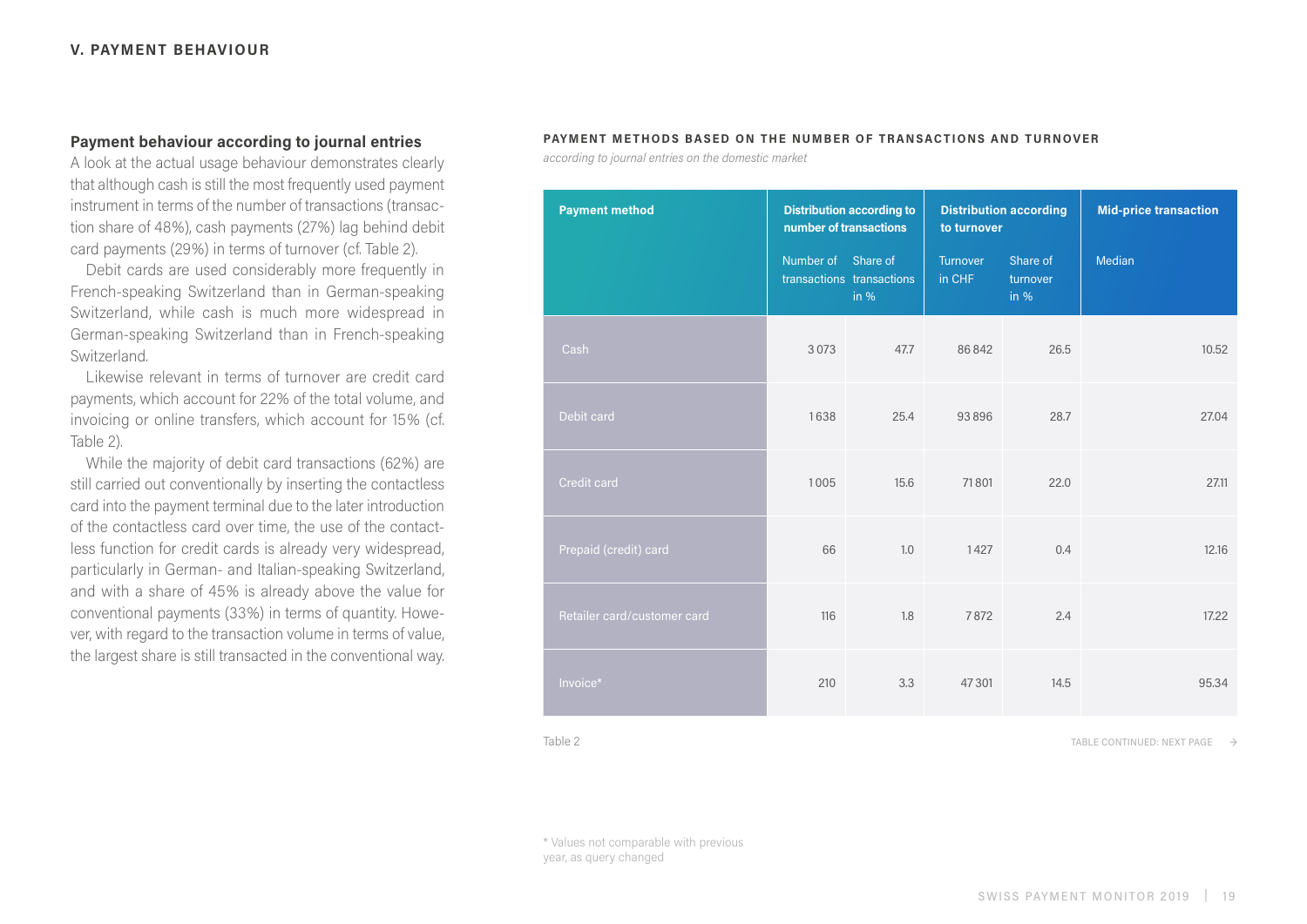## **V. PAYMENT BEHAVIOUR**

Invoices are predominantly paid by online bank transfer or e-banking. Almost 96% of expenditure for one-off or irregularly recurring payments is made online, which corresponds to a 98% turnover share.

In everyday use, on the other hand, Internet and mobile payment methods still play a subordinate role, each accounting for less than 3% of the total transaction volume in terms of both volume and turnover (cf. Table 2). In spite of good awareness values and already considerable user shares (percentage of participants indicating that they use or have used the means of payment), the payment instruments in question have not yet found their way into everyday payment behaviour.

In this context, it should also be noted that, according to the respondents' self-assessment, the use of means of payment and effective payment behaviour on the basis of journal documentation are not directly comparable, but there are certain differences between the values. The reason for this is sometimes that the journal survey only includes the frequency of use of the means of payment in the period under consideration, but the online survey also takes into account one-off use or use from a longer period of time. As newer means of payment such as mobile payments are often used irregularly, this results in lower transaction shares and thus lower turnover shares.

## **PAYMENT METHODS BASED ON THE NUMBER OF TRANSACTIONS AND TURNOVER**

*according to journal entries on the domestic market*

| <b>Payment method</b>   | <b>Distribution according to</b><br>number of transactions |                                     | <b>Distribution according</b><br>to turnover |                                | <b>Mid-price transaction</b> |  |
|-------------------------|------------------------------------------------------------|-------------------------------------|----------------------------------------------|--------------------------------|------------------------------|--|
|                         | Number of Share of                                         | transactions transactions<br>in $%$ | Turnover<br>in CHF                           | Share of<br>turnover<br>in $%$ | Median                       |  |
| Advance payment         | 13                                                         | 0.2                                 | 1384                                         | 0.4                            | 60.39                        |  |
| Direct debit (LSV)      | 6                                                          | 0.1                                 | 1092                                         | 0.3                            | 145.51                       |  |
| Mobile payment          | 190                                                        | 2.9                                 | 5532                                         | 1.7                            | 10.66                        |  |
| Online payment services | 51                                                         | 0.8                                 | 8091                                         | 2.5                            | 46.20                        |  |
| Other                   | 80                                                         | 1.2                                 | 1851                                         | 0.6                            | 9.15                         |  |
| <b>Sum</b>              | 6448                                                       | 100.0                               | 327089                                       | 100.0                          |                              |  |

Table 2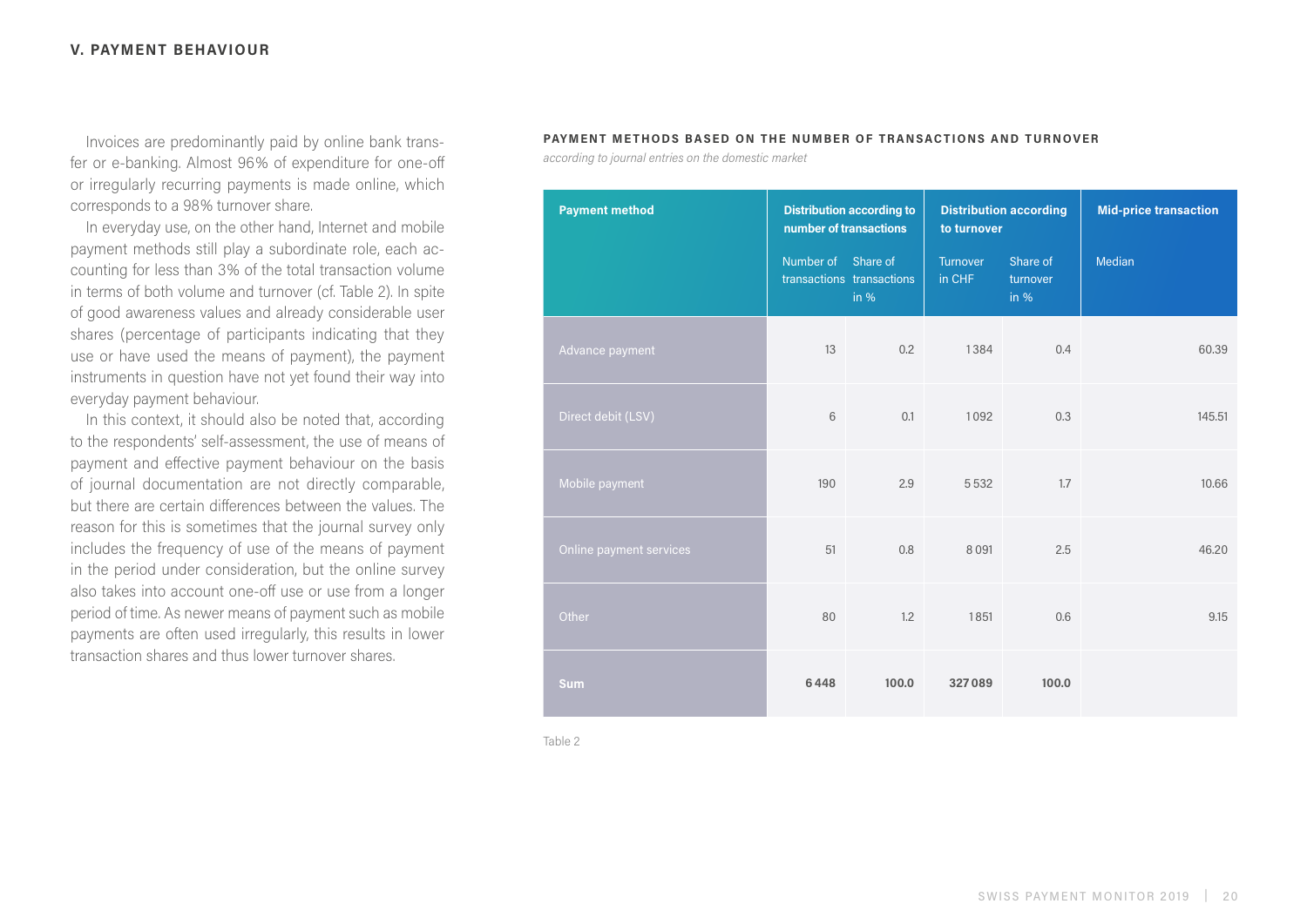## **V. PAYMENT BEHAVIOUR**

## **Debit card**

The popularity of the debit card is also reflected in its use in comparison to the credit card it is used twice as much. In 2018, approximately 934 million transactions were conducted with domestic debit cards; 95% of these were domestic and 5% took place abroad (cf. Fig. 12). Between 2005 and 2018, domestic debit card transactions more than tripled. Contactless debit card payments accounted for 28% of face-to-face payments on the domestic market (cf. Fig. 11).

In 2018, around CHF 51 billion was transacted with Swiss debit cards—of which around CHF 47 billion (approx. 93%) domestically and around CHF 4 billion (approx. 7%) abroad (cf. Fig. 14). Turnover has more than doubled since 2005. In 2018, 14% of domestic debit card turnover in Switzerland was made at in-store points of sale using a contactless card (cf. Fig. 13).

## **TRANSACTION FREQUENCY OF DOMESTIC CONTACTLESS DEBIT CARDS IN 2018 ON THE DOMESTIC MARKET**

*Analysis of SNB data –in millions*



## **DEVELOPMENT OF TRANSACTION FREQUENCY FOR DOMESTIC DEBIT CARDS** Fig. 12

*Analysis of SNB data –in millions*

card transactions on the home market

 $\bullet$ 

Domestic debit card transactions abroad

Total of domestic debit card transactions

۰



Fig. 11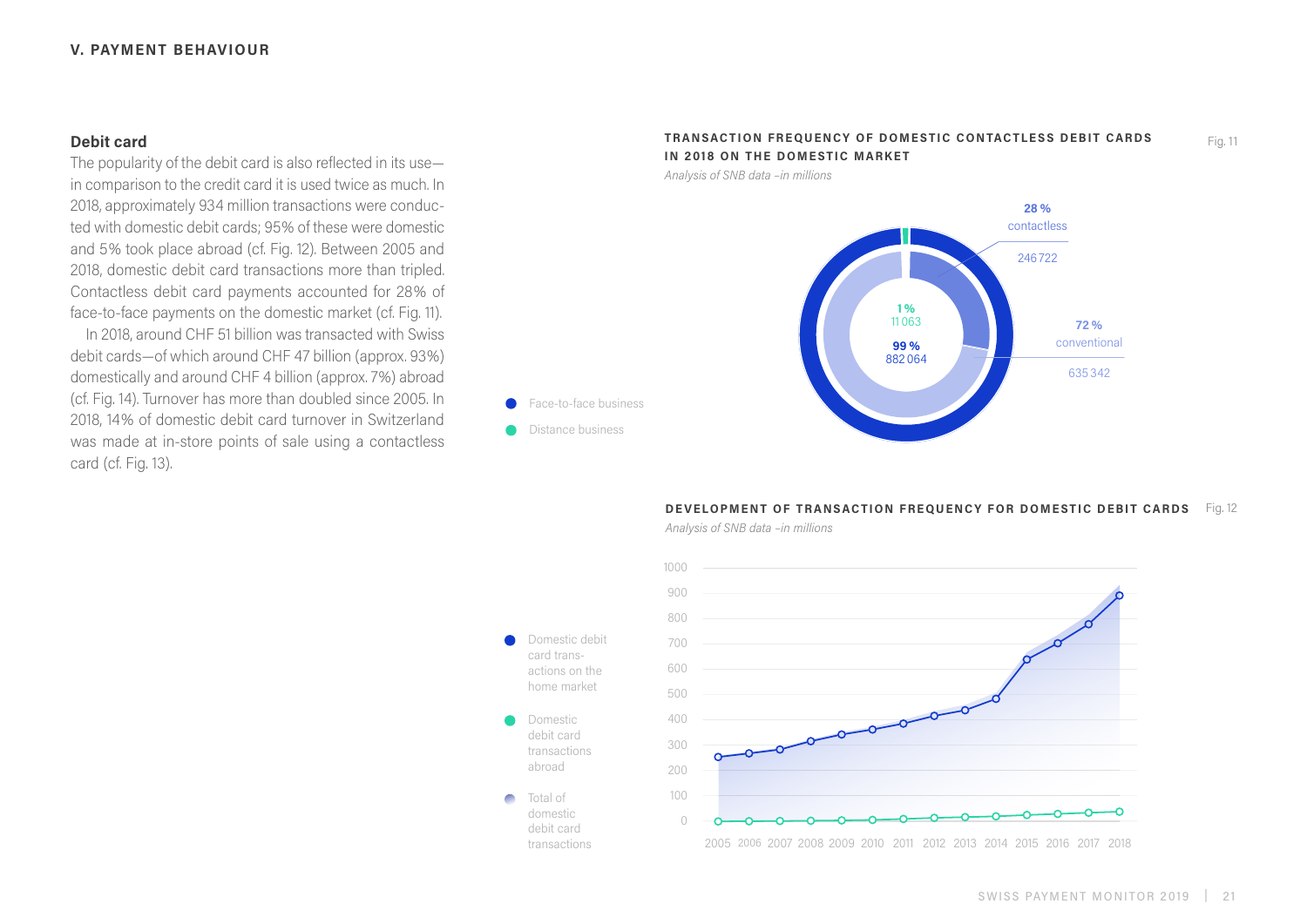▲

**TURNOVER OF DOMESTIC CONTACTLESS DEBIT CARDS ON THE DOMESTIC MARKET IN 2018**

Fig. 13

market

 $\bullet$ 

Domestic debit card

market

Domestic

*Analysis of SNB data – in millions CHF*



## **DEVELOPMENT OF TURNOVER FOR DOMESTIC DEBIT CARDS** Fig. 14



*Analysis of SNB data - in billions CHF*

### **DEVELOPMENT OF TRANSACTION FREQUENCY OF DOMESTIC CONTACTLESS DEBIT CARDS** Fig. 15

*Analysis of SNB data – in millions*



### **DEVELOPMENT OF TURNOVER FROM DOMESTIC CONTACTLESS DEBIT CARDS** Fig. 16

*Analysis of SNB data - in billions CHF* 

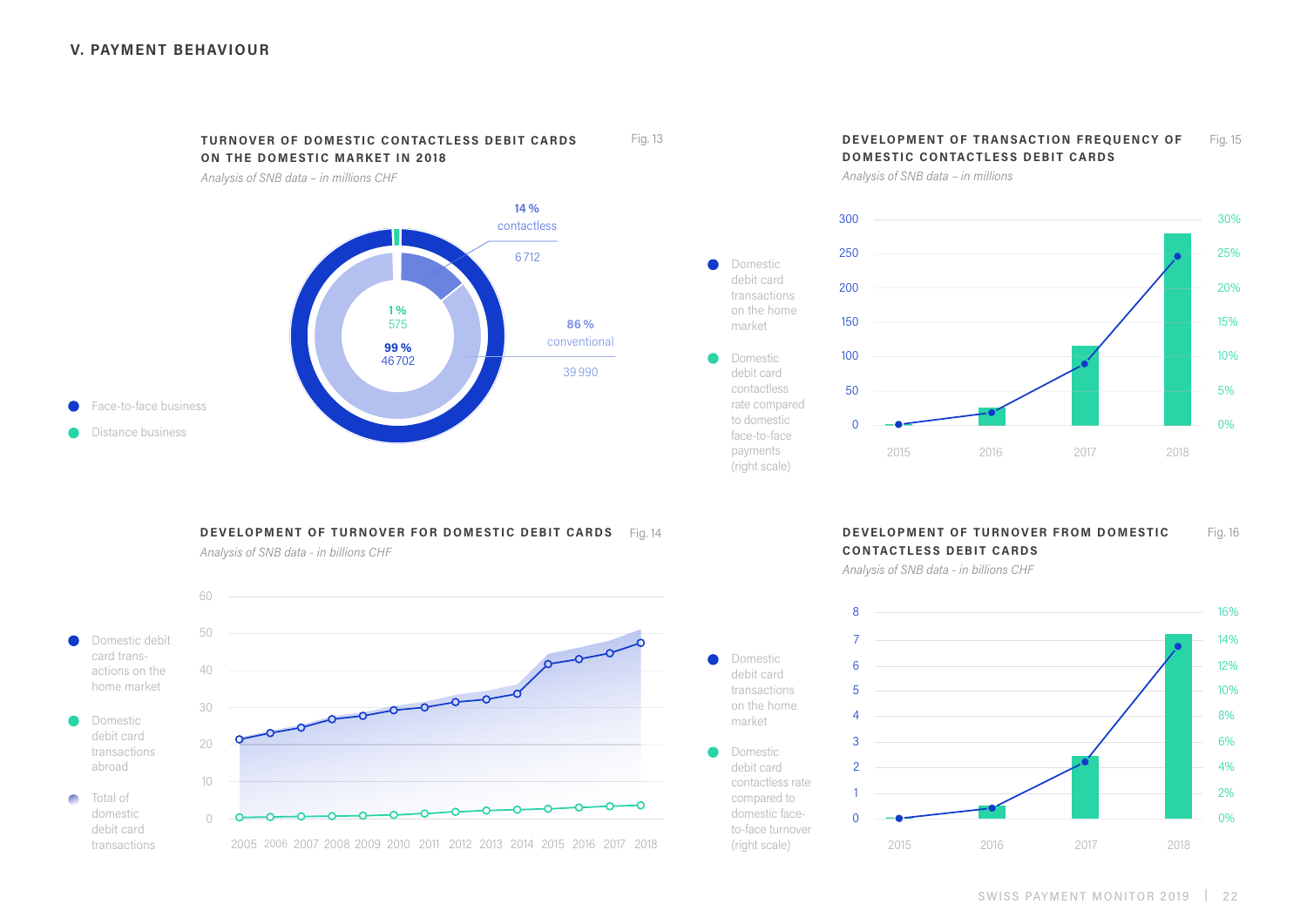## **V. PAYMENT BEHAVIOUR**

Domestic contactless debit card transactions increased 212-fold between 2015 and 2018 (cf. Fig. 15). Turnover from contactless domestic debit cards increased 250-fold between 2015 and 2018 (cf. Fig. 16).

On average, an adult in Switzerland made 132 debit card transactions in 2018—of those, 126 (95%) were domestic and around 6 (5%) of them took place abroad (cf. Fig. 17). Between 2005 and 2018, the use of debit cards per adult tripled.

Annual debit card turnover per capita for adults amounted to CHF 7,205 in 2018 (cf. Fig. 18). Since 2005, per capita expenditure has almost doubled.

## **NUMBER OF DEBIT CARD TRANSACTIONS PER CAPITA FOR THE ADULT POPUL ATION**

*Analysis of SNB data*





Domestic debit card transactions abroad Total of domestic debit card transactions

●

۸

## **ANNUAL DEBIT CARD TURNOVER PER CAPITA FOR THE ADULT POPUL ATION**

Fig. 18

Fig. 17

*Analysis of SNB-Data – in CHF* 



2005 2006 2007 2008 2009 2010 2011 2012 2013 2014 2015 2016 2017 2018

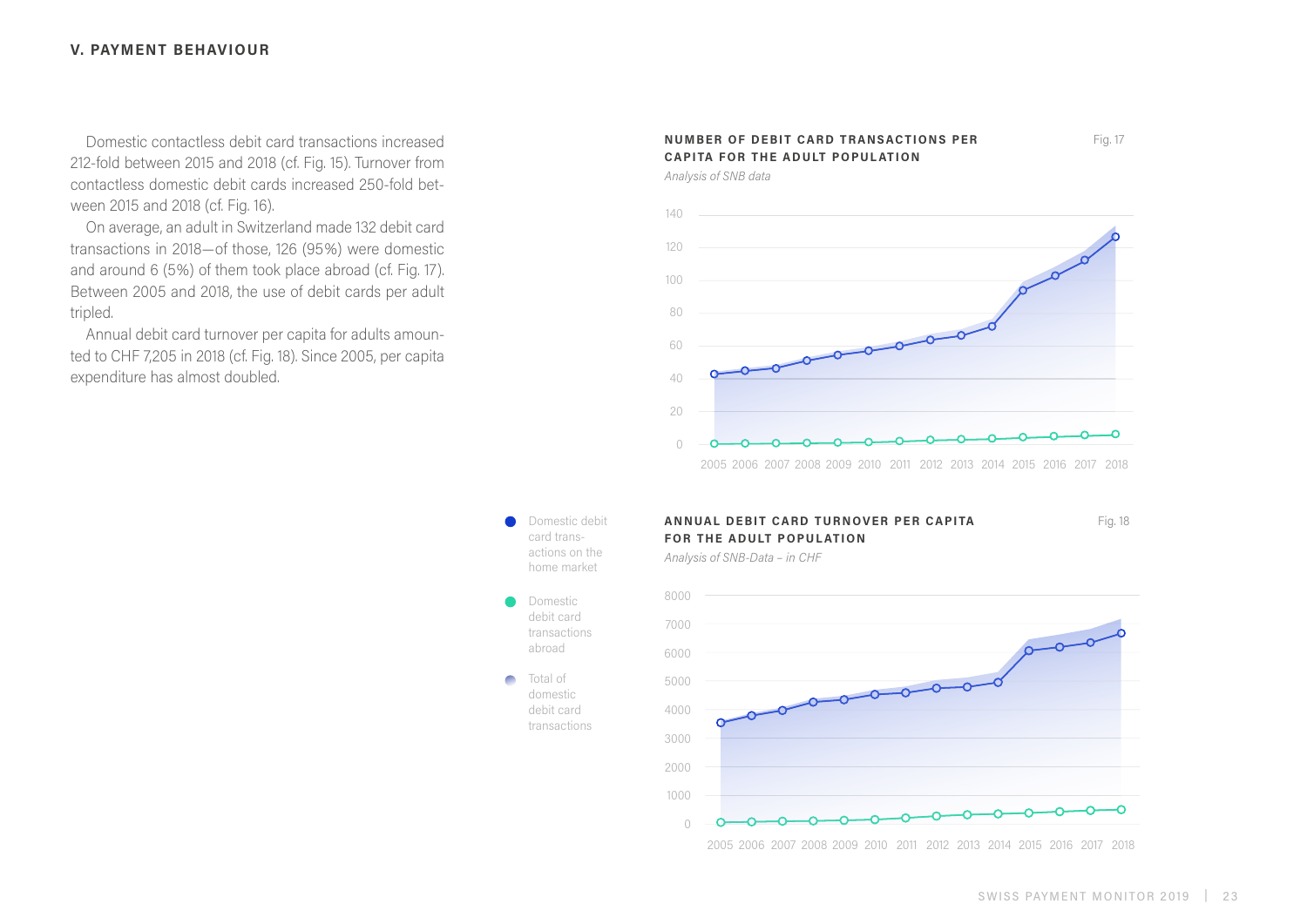## **V. PAYMENT BEHAVIOUR**

## **Credit card**

In 2018, almost 465 million transactions were conducted with domestic credit cards; 60% of these were domestic and 40% took place abroad (cf. Fig. 20). This amounts to almost half of the number of debit card transactions. About half of the domestic face-to-face payments were contactless payments (cf. Fig. 19). Between 2005 and 2018, domestic credit card transactions saw a more than 4-fold increase.

Swiss credit cards accounted for around 44 billion—of which around CHF 23 billion (approx. 53%) domestically and around CHF 21 billion (approx. 47%) abroad (cf. Fig. 22). Turnover has more than doubled since 2005. In 2018, 24% of domestic credit card turnover in Switzerland was made at in-store points of sale using a contactless card (cf. Fig. 21).

## **TRANSACTION FREQUENCY OF DOMESTIC CONTACTLESS CREDIT CARDS IN 2018 ON THE DOMESTIC MARKET**

*Analysis of SNB data – in millions*



## **DEVELOPMENT OF TRANSACTION FREQUENCY FOR DOMESTIC CREDIT CARDS**

*Analysis of SNB data – in millions*

400

500

Domestic credit card transactions on the home market Domestic credit card transactions abroad Total of ÷ domestic

> debit card transactions



2005 2006 2007 2008 2009 2010 2011 2012 2013 2014 2015 2016 2017 2018

Fig. 20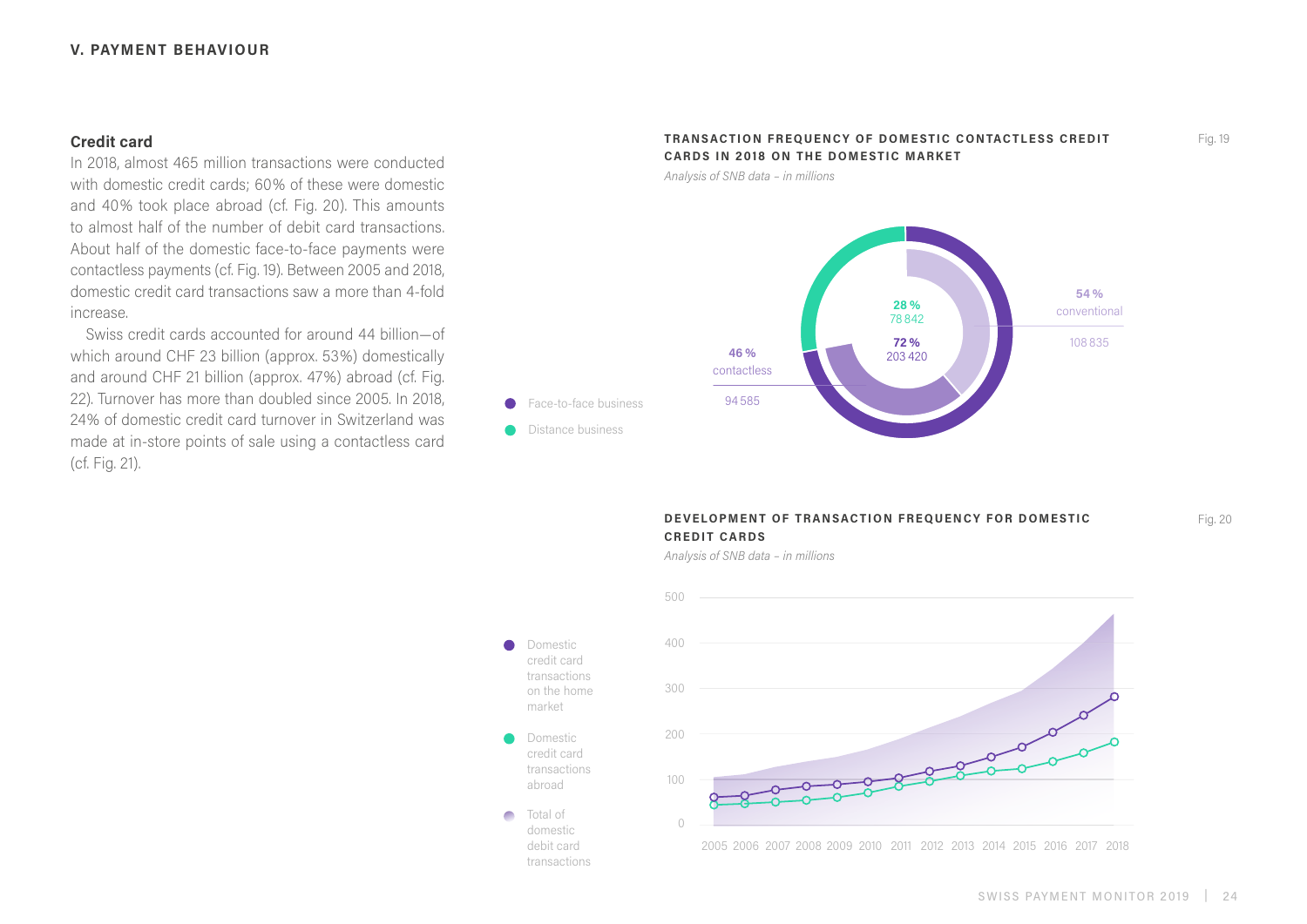

**TURNOVER OF DOMESTIC CONTACTLESS CREDIT CARDS** 

**DEVELOPMENT OF TURNOVER FOR DOMESTIC CREDIT CARDS**

scale)

 $\bullet$ 

Domestic credit card contactless rate compared to domestic faceto-face turnover (right scale)

debit card transactions on the home market

Fig. 21

*Analysis of SNB data – in billions CHF*



## **DEVELOPMENT OF TRANSACTION FREQUENCY OF** Fig. 23 **DOMESTIC CONTACTLESS CREDIT CARDS**

*Analysis of SNB data – in millions*



## Fig. 22 **DEVELOPMENT OF TURNOVER FROM DOMESTIC CONTACTLESS CREDIT CARDS**

Fig. 24

*Analysis of SNB data – in billions CHF* 

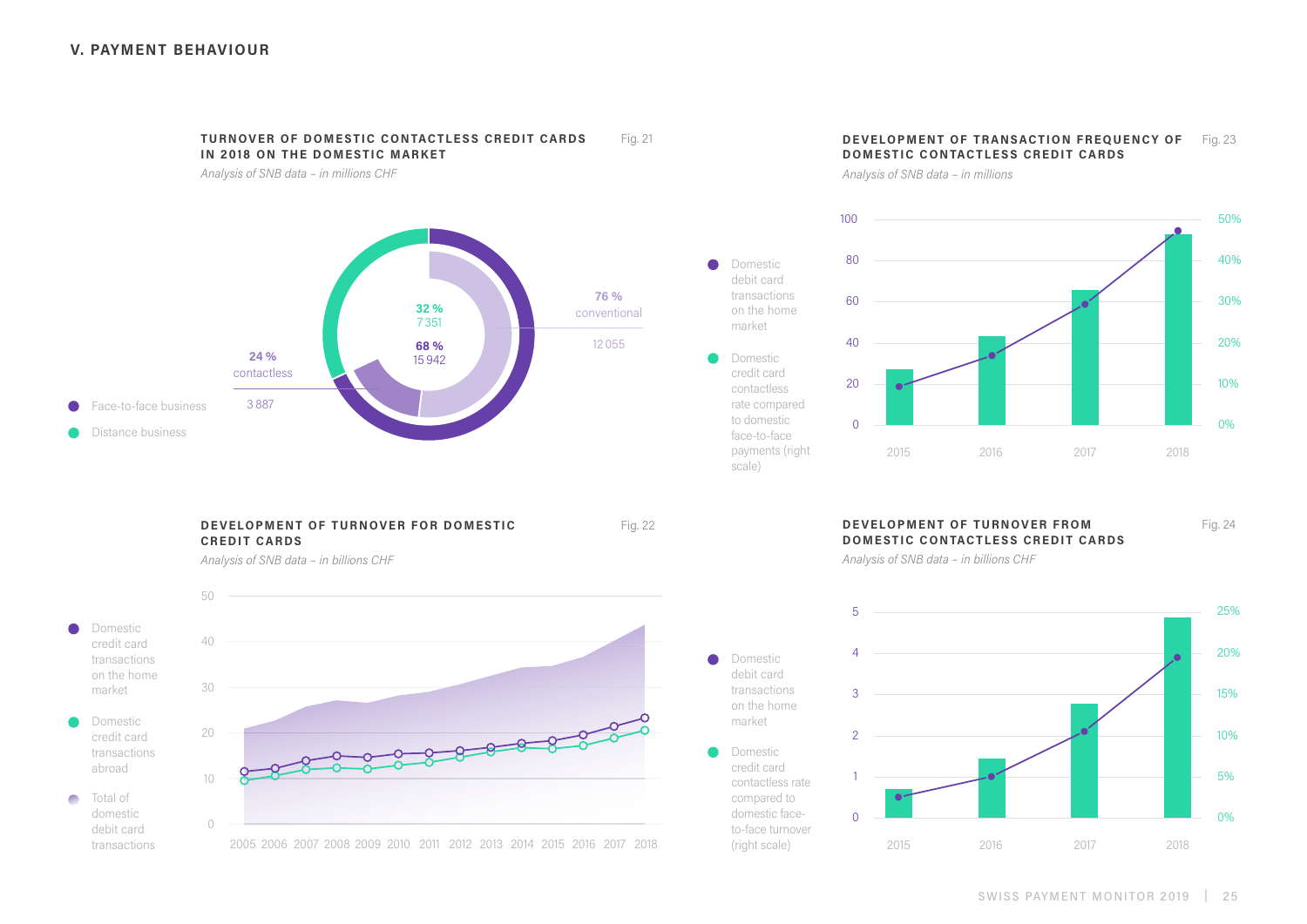## **V. PAYMENT BEHAVIOUR**

Contactless domestic credit card transactions increased 5-fold between 2015 and 2018, while turnover from contactless domestic credit cards increased 8-fold (cf. Figs. 23 and 24).

On average, each adult person in Switzerland made 66 credit card transactions in 2018—of those, 40 (60%) were domestic and 26 (40%) took place abroad (cf. Fig. 25). In 2018, per capita domestic credit card use amounted to exactly half of debit card use. Between 2005 and 2018, the use of credit cards per capita increased more than 3.5 times.

Annual credit card turnover per capita for adults amounted to CHF 6,205 in 2018 (cf. Fig. 26). Since 2005, per capita expenditure on credit cards has almost doubled.

### **NUMBER OF CREDIT CARD TRANSACTIONS PER CAPITA FOR THE ADULT POPUL ATION** Fig. 25

*Analysis of SNB data*



2005 2006 2007 2008 2009 2010 2011 2012 2013 2014 2015 2016 2017 2018



credit card transactions abroad

Total of domestic debit card transactions

Ä

## **ANNUAL CREDIT CARD TURNOVER PER CAPITA FOR THE ADULT POPUL ATION**

*Analysis of SNB data – in CHF*



Fig. 26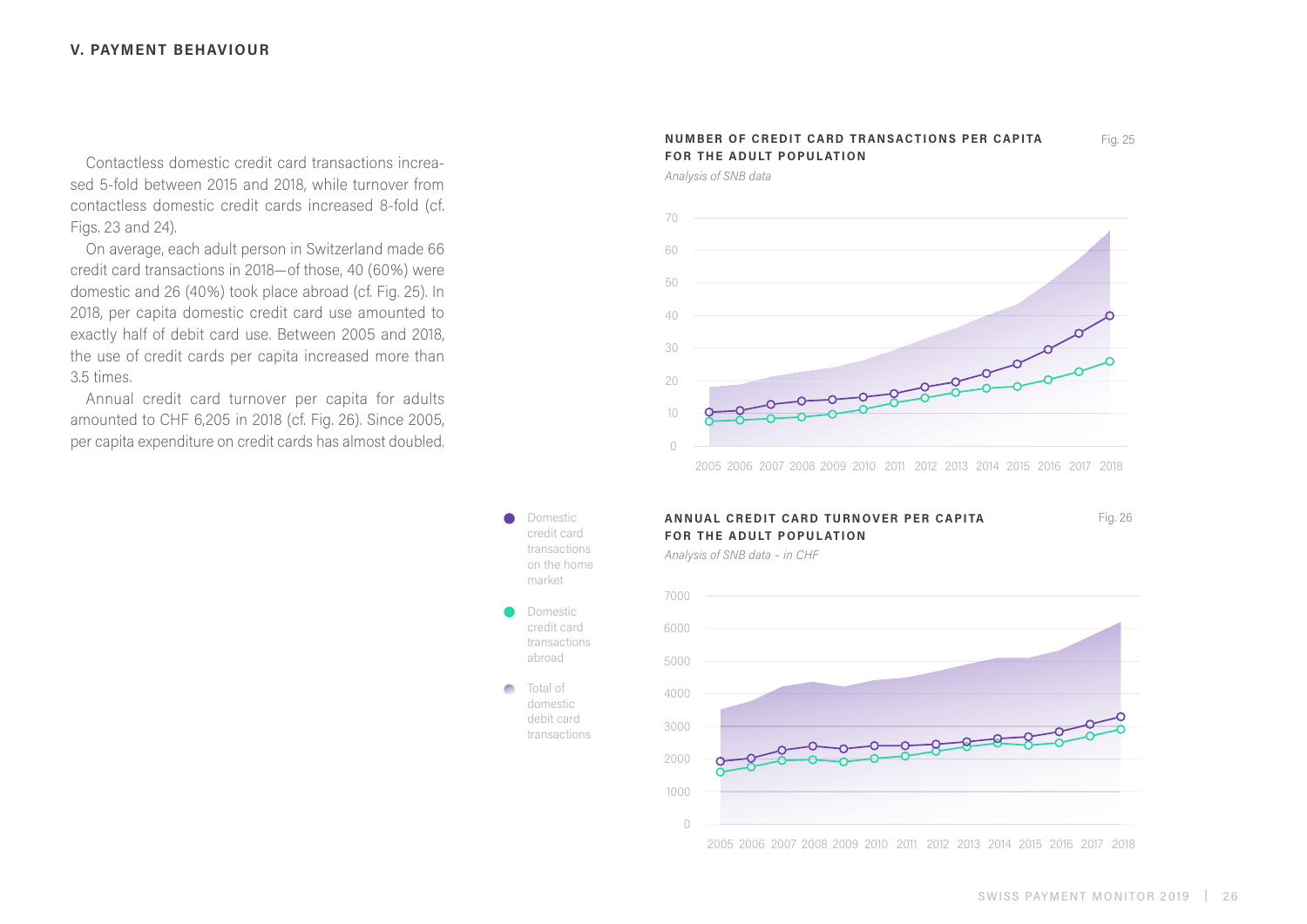## Focus on charges

The survey results suggest that there are certain information deficits and sometimes considerable uncertainties in dealing with the question of charges for card payments.

Around one in ten wrongly assumes that domestic on-the-spot transactions with debit cards are subject to a charge for the buyer in brick-and-mortar retail, while in the case of online payments it is just under one in five.

The values for credit card transactions are comparatively higher: For example, 27% expect charges for domestic payments in face-to-face business, and one in three for payments on the Internet.

On the other hand, the error rates for foreign transactions are again significantly higher. With regard to debit card transactions at the POS, around 15% of respondents believe that there are no charges when paying, compared with over 33% when paying online. The situation is similar for credit card transactions. Accordingly, in connection with POS transactions, 22% of the respondents incorrectly assume that no charges are incurred, while the error rate for Internet transactions amounts to 32%.

In addition to the error rates, it is also of interest for the evaluation of the level of information how confident the respondents are in their answers, whereby the certainty of the answer varies depending on the payment situation and the means of payment.

While the respondents are very familiar with the POS scenario and can therefore better assess the answers, the uncertainty factor for Internet payments increases significantly. This is also true for debit card payments compared to credit card payments. Alt-



hough the error rates in the case of debit card payments are generally lower, respondents find it much more difficult to assess their responses in relation to debit card transactions, particularly with regard to payments abroad.

Note: The query related exclusively to the most common card products. Newer means of payment such as Revolut were not taken into account.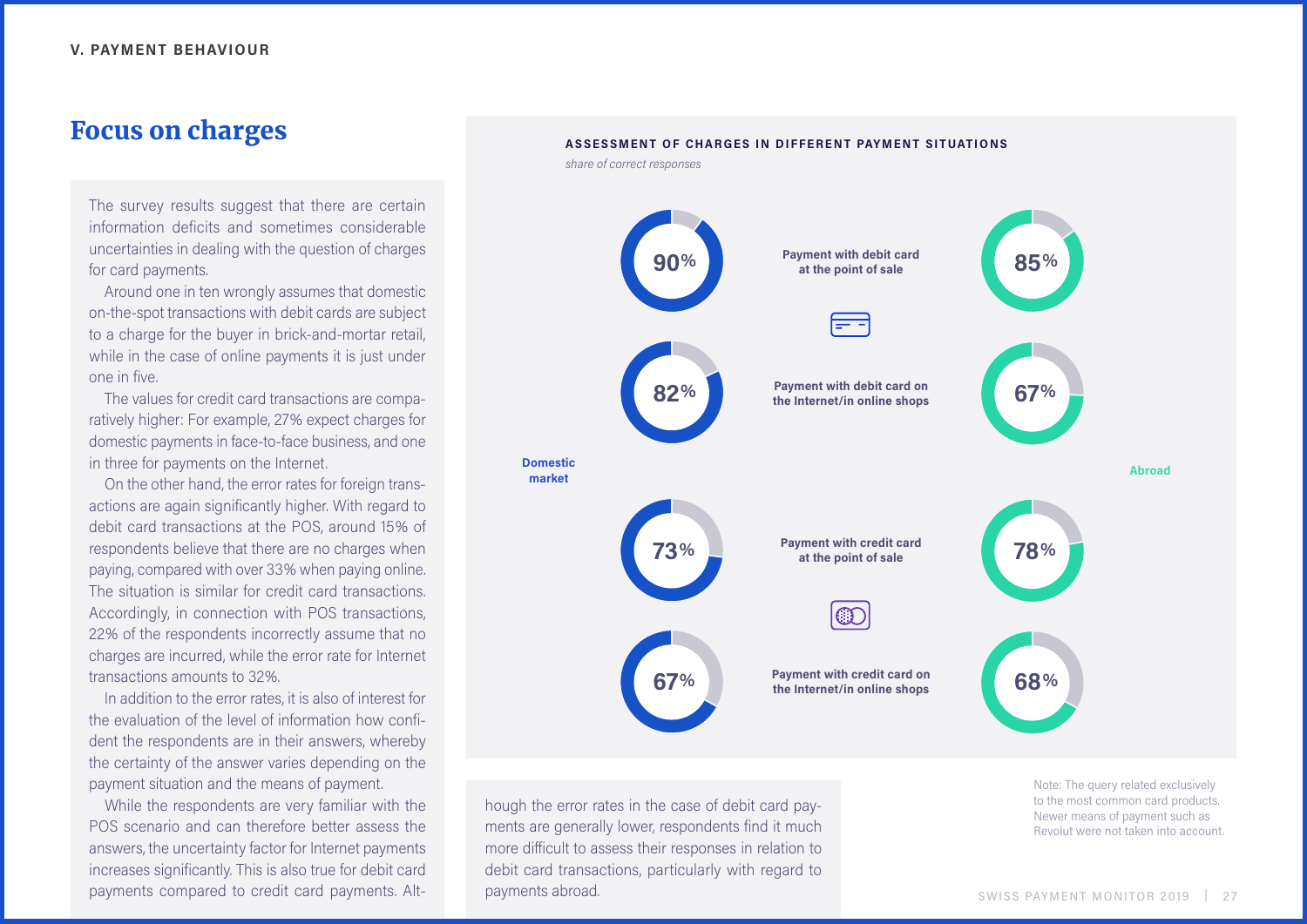## **Payment behaviour depends on the payment amount**

As the analysis of the payment journal shows, the payment amount has a significant influence on the choice of payment method (cf. Figs. 27 and 28).

Cash for payments below CHF 20 is still by far the most frequently used payment instrument. The majority of cash transactions (72%) are attributed to small amounts of up to CHF 20, of which 27% are for small amounts of up to CHF 5. According to the respondents, the main reasons for cash payments are social norms («small amounts should be paid in cash»), force of habit, high practicability and the possibility to «get rid of coins».

In addition to cash, contactless and mobile payment methods (in particular «in-app» payments), retailer cards and prepaid cards are also being used disproportionately more frequently for the payment of small and very small amounts.

## **MEANS OF PAYMENT BY DOMESTIC AMOUNT RANGE**

*Share of transactions in %, according to journal*

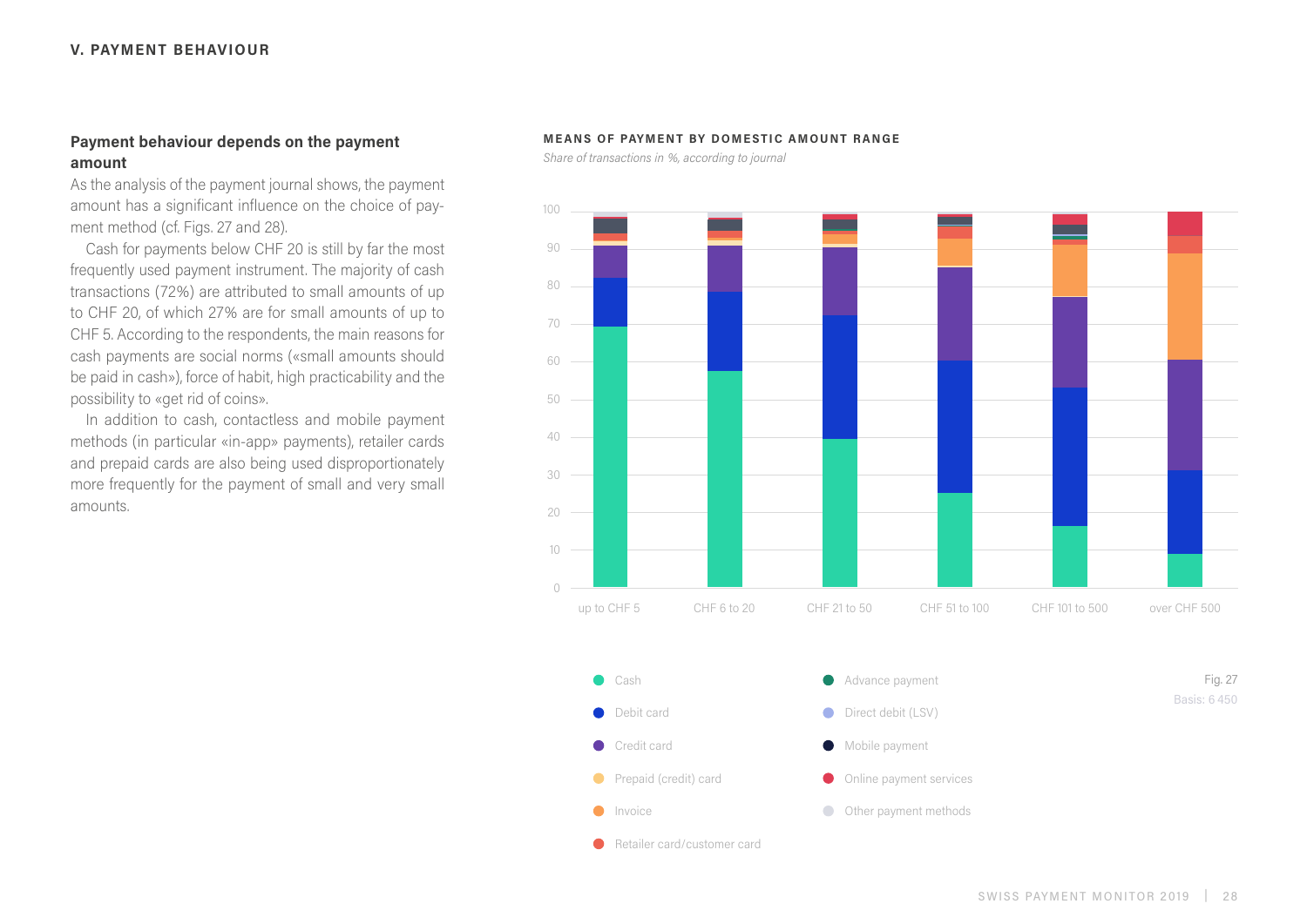## **V. PAYMENT BEHAVIOUR**

Card payment is generally used for amounts over CHF 5. While conventional debit cards are increasingly being used for purchases between CHF 6 and CHF 20, credit cards are usually only used for purchases of CHF 20 or more. Having said this, the total price has no substantial influence on contactless payment when deciding between debit and credit cards.

The transition threshold from cash to card transactions (i.e. the point where the share of card transactions outweighs that of cash transactions) lies in the range between CHF 20 and 50, with card payments increasing proportionally with increasing amounts up to an upper limit of CHF 500. In the case of amounts above this, cash is increasingly gaining ground.

For amounts of CHF 100 or more, traditional distance payment methods such as invoice, advance payment and direct debit as well as conventional (debit or credit) card payments and Internet payment methods predominate, with large amounts over CHF 500 being paid disproportionately more frequently by online bank transfer.

## **MEANS OF PAYMENT BY DOMESTIC AMOUNT RANGE**

*Share of turnover in %, according to journal*

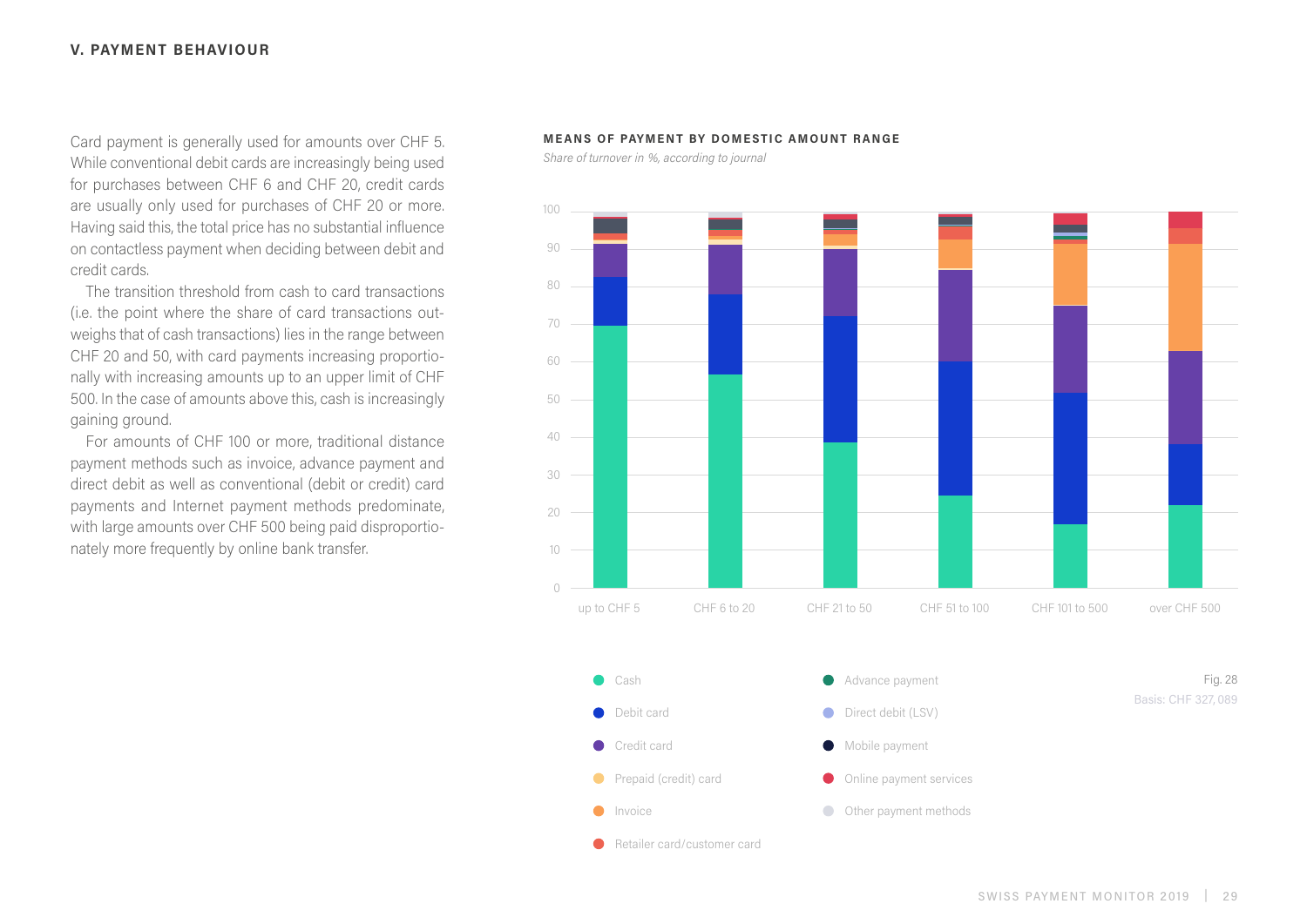## **Payment behaviour depends on the situation**

In addition to the payment amount, the choice of means of payment also depends on the payment situation and the place or purpose of payment.

In terms of volume alone, the majority (86%) of transactions are concentrated in face-to-face business, while distance business accounts for only one tenth of all effected transactions. Transfers to private individuals («peerto-peer» payments) account for 4% of all transactions (cf. Fig. 29).

Measured in terms of turnover, however, the differences are much smaller: While 63% of turnover is generated in brick-and-mortar retail, distance business achieves a considerable share of 28% of the total turnover volume due to the relatively higher transaction amounts. «Peer-to-peer» wire transfers currently account for 9% (cf. Fig. 29).

In brick-and-mortar retail, debit card transactions represent the largest share of turnover at 42%, followed by cash transactions at 34% (cf. Table 3). While cash payments are slightly lower than in the previous year (minus 2.6 PP compared to 2018), debit card transactions increased significantly (plus 4.8 PP compared to 2018). This illustrates the continued importance of cash in face-to-face business, but at the same time shows the potential of debit models.



## **Face-to-face business**

Table 3

## **PAYMENT METHODS BASED ON TURNOVER AND THE NUMBER OF TRANSACTIONS**

*according to journal entries on the domestic market*

| <b>Payment method</b>       | of transactions           | <b>Distribution according to number</b> | <b>Distribution according to turnover</b> |                               |  |
|-----------------------------|---------------------------|-----------------------------------------|-------------------------------------------|-------------------------------|--|
|                             | Number of<br>transactions | <b>Transaction share</b><br>in %        | Turnover in CHF                           | <b>Turnover share</b><br>in % |  |
| Cash                        | 2867                      | 51.7                                    | 69065                                     | 33.5                          |  |
| Debit card                  | 1575                      | 28.4                                    | 86664                                     | 42.1                          |  |
| Credit card                 | 788                       | 14.2                                    | 39533                                     | 19.2                          |  |
| Prepaid (credit) card       | 52                        | 0.9                                     | 916                                       | 0.4                           |  |
| Retailer card/customer card | 104                       | 1.9                                     | 6174                                      | 3.0                           |  |
| Mobile payment              | 84                        | 1.5                                     | 2191                                      | 1.1                           |  |
| Other                       | 75                        | 1.4                                     | 1419                                      | 0.7                           |  |
| <b>Sum</b>                  | 5545                      | 100.0                                   | 205 961                                   | 100.0                         |  |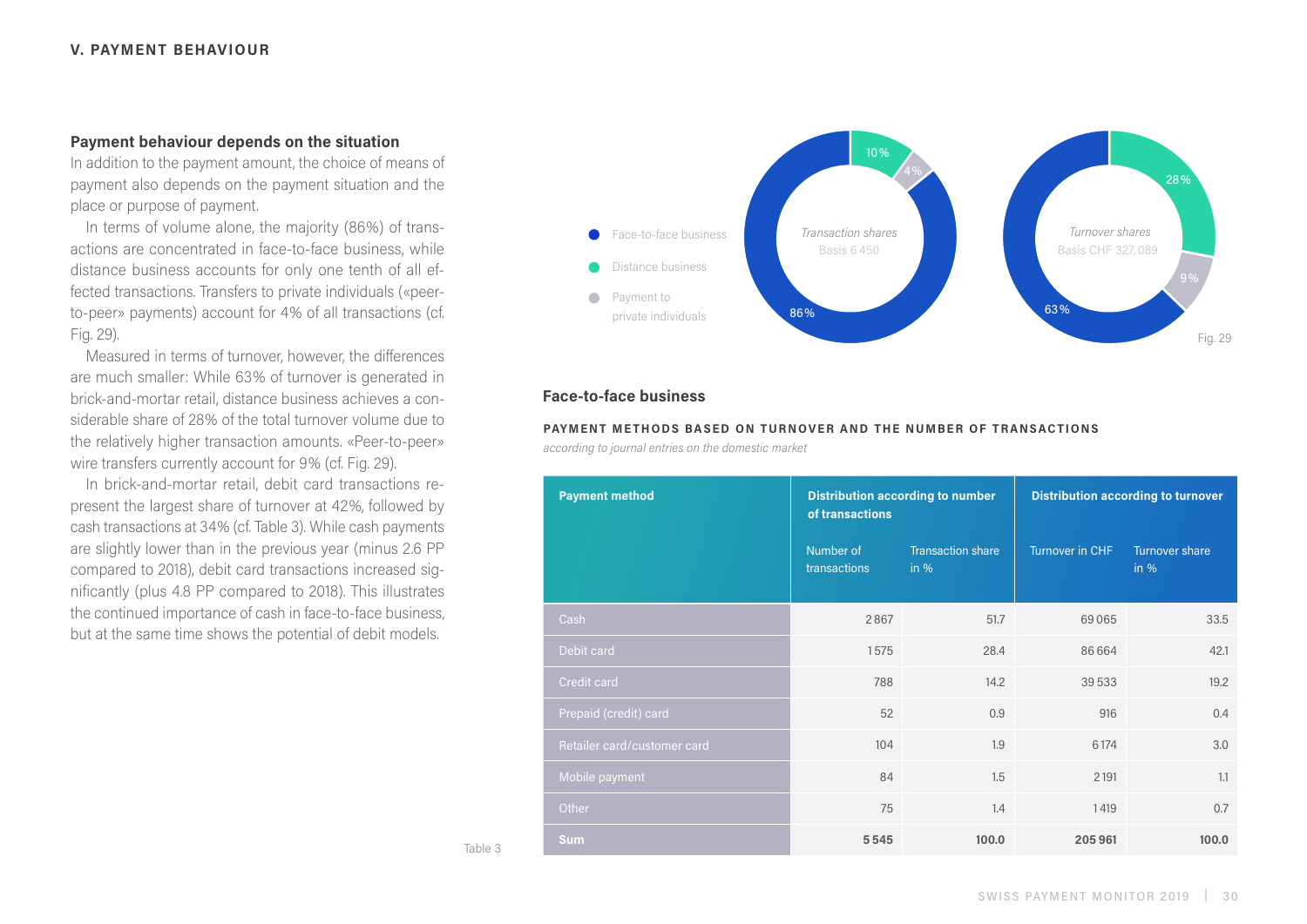Distance transactions are predominantly carried out by **Distance business** credit card or by online bank transfer or invoice (cf. Table 4). Around 36% of payments effected are made by credit card (including prepaid), which also corresponds to 36% of sales. A further 29% are made via online bank transfer or invoice with an associated sales volume of 45% and just under 15% of payments effected are made via smartphones, with the associated value share in this case only amounting to 3%.

## **PAYMENT METHODS BASED ON TURNOVER AND THE NUMBER OF TRANSACTIONS**

*according to journal entries on the domestic market*

| <b>Payment method</b>       | of transactions           | <b>Distribution according to number</b> | <b>Distribution according to turnover</b> |                           |  |
|-----------------------------|---------------------------|-----------------------------------------|-------------------------------------------|---------------------------|--|
|                             | Number of<br>transactions | <b>Transaction share</b><br>in %        | Turnover in CHF                           | Share of turnover<br>in % |  |
| Debit card                  | 56                        | 8.8                                     | 5966                                      | 6.5                       |  |
| Credit card                 | 213                       | 33.3                                    | 31961                                     | 35.1                      |  |
| Prepaid (credit) card       | 14                        | 2.2                                     | 381                                       | 0.4                       |  |
| Retailer card/customer card | 11                        | 1.7                                     | 1685                                      | 1.8                       |  |
| Invoice *                   | 188                       | 29.4                                    | 40740                                     | 44.7                      |  |
| Advance payment             | 11                        | 1.7                                     | 1144                                      | 1.3                       |  |
| Direct debit (LSV)          | $\overline{4}$            | 0.6                                     | 873                                       | 1.0                       |  |
| Mobile payment              | 95                        | 14.9                                    | 2885                                      | 3.2                       |  |
| Online payment services     | 45                        | 7.0                                     | 5 2 2 7                                   | 5.7                       |  |
| Other                       | $\overline{2}$            | 0.3                                     | 293                                       | 0.3                       |  |
| <b>Sum</b>                  | 639                       | 100.0                                   | 91154                                     | 100.0                     |  |

Table 4

\* Values not comparable with previous year, as query changed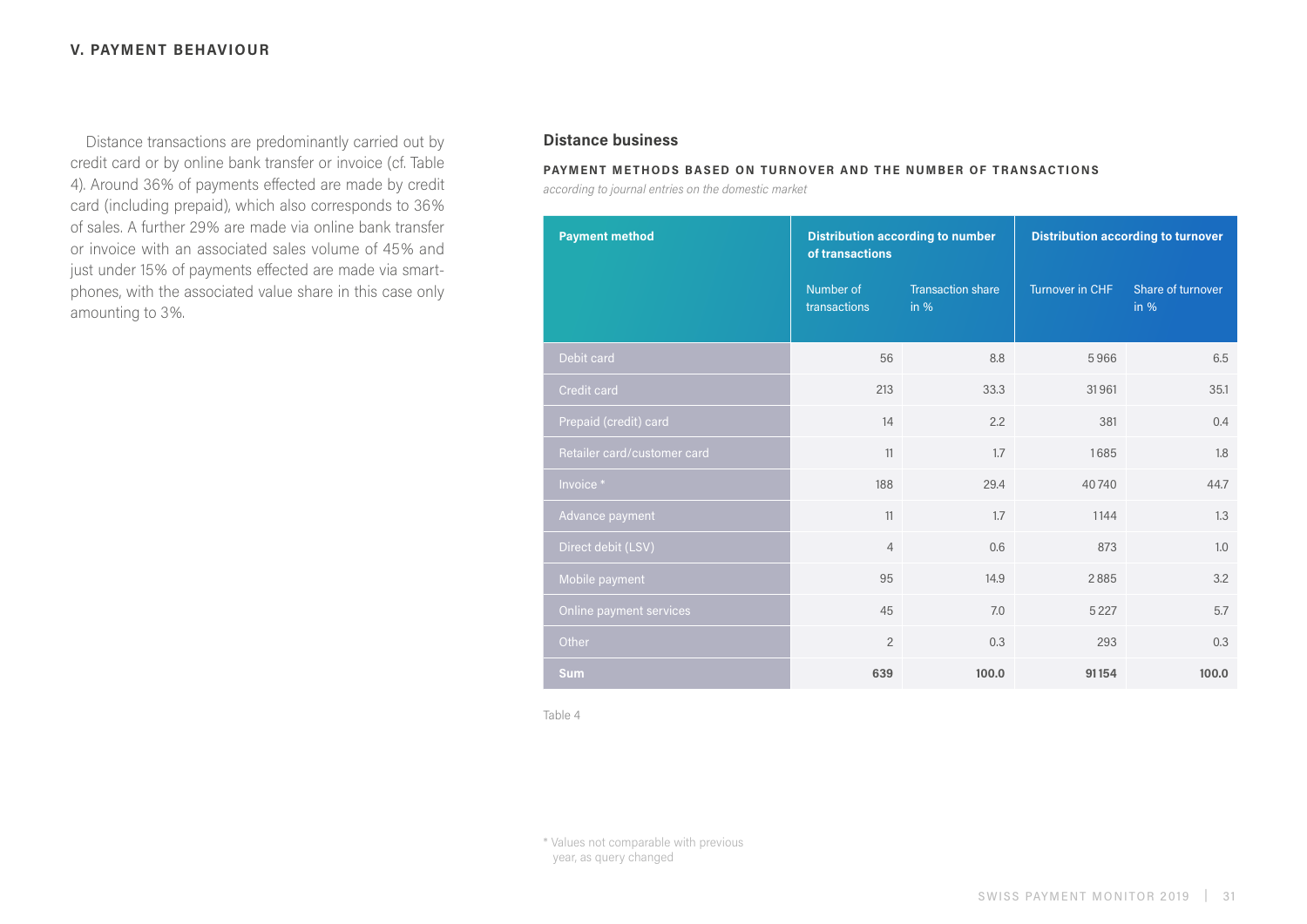## **Place of payment**

Table 5 provides an overview of the distribution of sales and transactions depending on the payment location or purpose of use.

With regard to the use of means of payment or the purpose of expenditure, card payments dominate in the high-turnover retail trade.

Compared with other forms of payment, cash is much more commonly used in restaurants and bakeries, as well as at external sales points (kiosks and takeaways).

While debit cards are used in a wide variety of ways across different spending categories, they are mainly used in restaurants, for leisure activities, at petrol stations and when travelling.

## **PAYMENT LOCATION BASED ON TURNOVER AND THE NUMBER OF TRANSACTIONS**

*according to journal entries on the domestic market*

| <b>Place of payment</b>                                                                | <b>Distribution according to</b><br>number of transactions |                       | <b>Distribution according</b><br>to turnover |                    | <b>Mid-price transaction</b> |  |
|----------------------------------------------------------------------------------------|------------------------------------------------------------|-----------------------|----------------------------------------------|--------------------|------------------------------|--|
|                                                                                        | transactions share in %                                    | Number of Transaction | Turnover in Share of<br><b>CHF</b>           | turnover<br>in $%$ | Median                       |  |
| Retail for daily needs                                                                 | 2410                                                       | 37.4                  | 87297                                        | 26.7               | 19.12                        |  |
| Personal clothing                                                                      | 154                                                        | 2.4                   | 16190                                        | 4.9                | 62,08                        |  |
| Pharmacy/drugs                                                                         | 92                                                         | 1.4                   | 5063                                         | 1.5                | 33.28                        |  |
| Retail for longer-term purchases                                                       | 166                                                        | 2.6                   | 33934                                        | 10.4               | 58.69                        |  |
| Petrol station/petrol                                                                  | 246                                                        | 3.8                   | 12334                                        | 3.8                | 51.31                        |  |
| Kiosk, bakery                                                                          | 444                                                        | 6.9                   | 4987                                         | 1.5                | 6.80                         |  |
| Restaurant                                                                             | 703                                                        | 10.9                  | 20734                                        | 6.3                | 16.45                        |  |
| Cafe, pub, snack bar, fast-food restaurant,<br>take-away, delivery services, bar, club | 767                                                        | 11.9                  | 10 279                                       | 3.1                | 8.79                         |  |
| Leisure activities/entertainment                                                       | 273                                                        | 4.2                   | 22734                                        | 7.0                | 31.01                        |  |
| Service provider (e.g. hairdresser)                                                    | 149                                                        | 2.3                   | 15 0 97                                      | 4.6                | 56.25                        |  |
| Hotel, guest house                                                                     | 12                                                         | 0.2                   | 7682                                         | 2.3                | 150.09                       |  |

Table 5 TABLE CONTINUED: NEXT PAGE **→**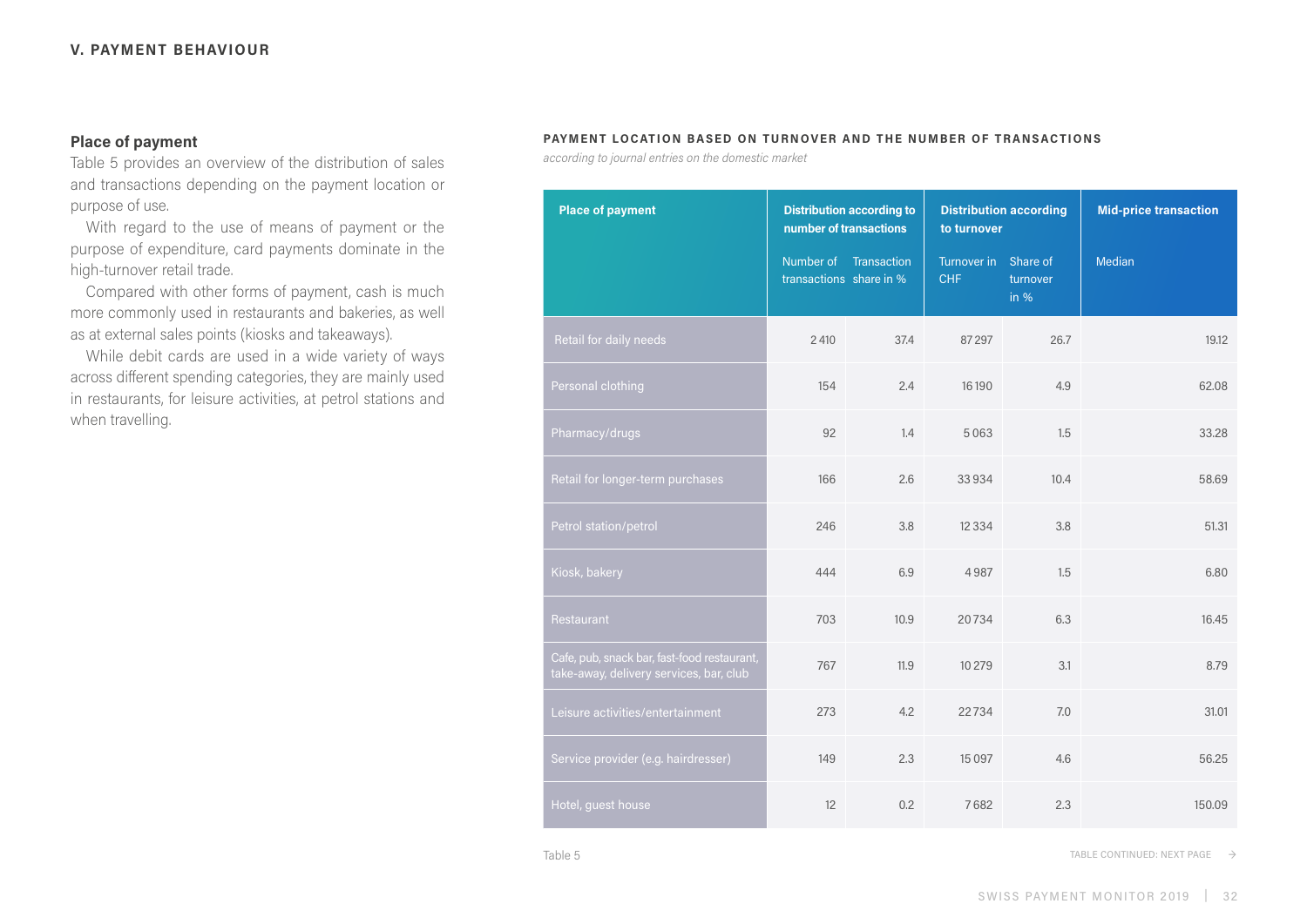## **V. PAYMENT BEHAVIOUR**

In the mail order business, for payments to private individuals and for donations and payments to public offices, the invoice or bank transfer is often the means of payment of choice.

The majority of Internet payment methods are used for the payment of expenses relating to leisure activities and mobility, orders from mail order companies, expenditure to private individuals and payments to public authorities.

In addition to the retail trade, mobile payment methods are used for daily needs, especially for expenses in relation to mobility (public transport, parking).

## **PAYMENT LOCATION BASED ON TURNOVER AND THE NUMBER OF TRANSACTIONS**

*according to journal entries on the domestic market*

| <b>Place of payment</b>                                                  | <b>Distribution according to</b><br>number of transactions |                       | <b>Distribution according</b><br>to turnover |                    | <b>Mid-price transaction</b> |  |
|--------------------------------------------------------------------------|------------------------------------------------------------|-----------------------|----------------------------------------------|--------------------|------------------------------|--|
|                                                                          | transactions share in %                                    | Number of Transaction | Turnover in Share of<br><b>CHF</b>           | turnover<br>in $%$ | Median                       |  |
| Mobility, travel, parking, transportation                                | 470                                                        | 7.3                   | 21677                                        | 6.6                | 6.91                         |  |
| Vending machines (e.g. cigarettes,<br>drinks/snacks)                     | 90                                                         | 1.4                   | 306                                          | 0.1                | 2.15                         |  |
| Placing a mail order without Internet<br>(e.g. catalogues, phone orders) | 30                                                         | 0.5                   | 2569                                         | 0.8                | 60.39                        |  |
| Expenses to private individuals (e.g.<br>babysitting, tutoring)          | 40                                                         | 0.6                   | 9229                                         | 2.8                | 54.29                        |  |
| Private payments (e.g. pocket money)                                     | 65                                                         | 1.0                   | 11580                                        | 3.5                | 40.79                        |  |
| Spending/donations to charities                                          | 48                                                         | 0.7                   | 3547                                         | 1.1                | 35.61                        |  |
| Payments to public authorities (e.g.<br>fines, fees)                     | 58                                                         | 0.9                   | 8050                                         | 2.5                | 42.09                        |  |
| Other                                                                    | 233                                                        | 3.6                   | 33 801                                       | 10.3               | 36.36                        |  |
| <b>Sum</b>                                                               | 6450                                                       | 100.0                 | 327089                                       | 100.0              |                              |  |

Table 5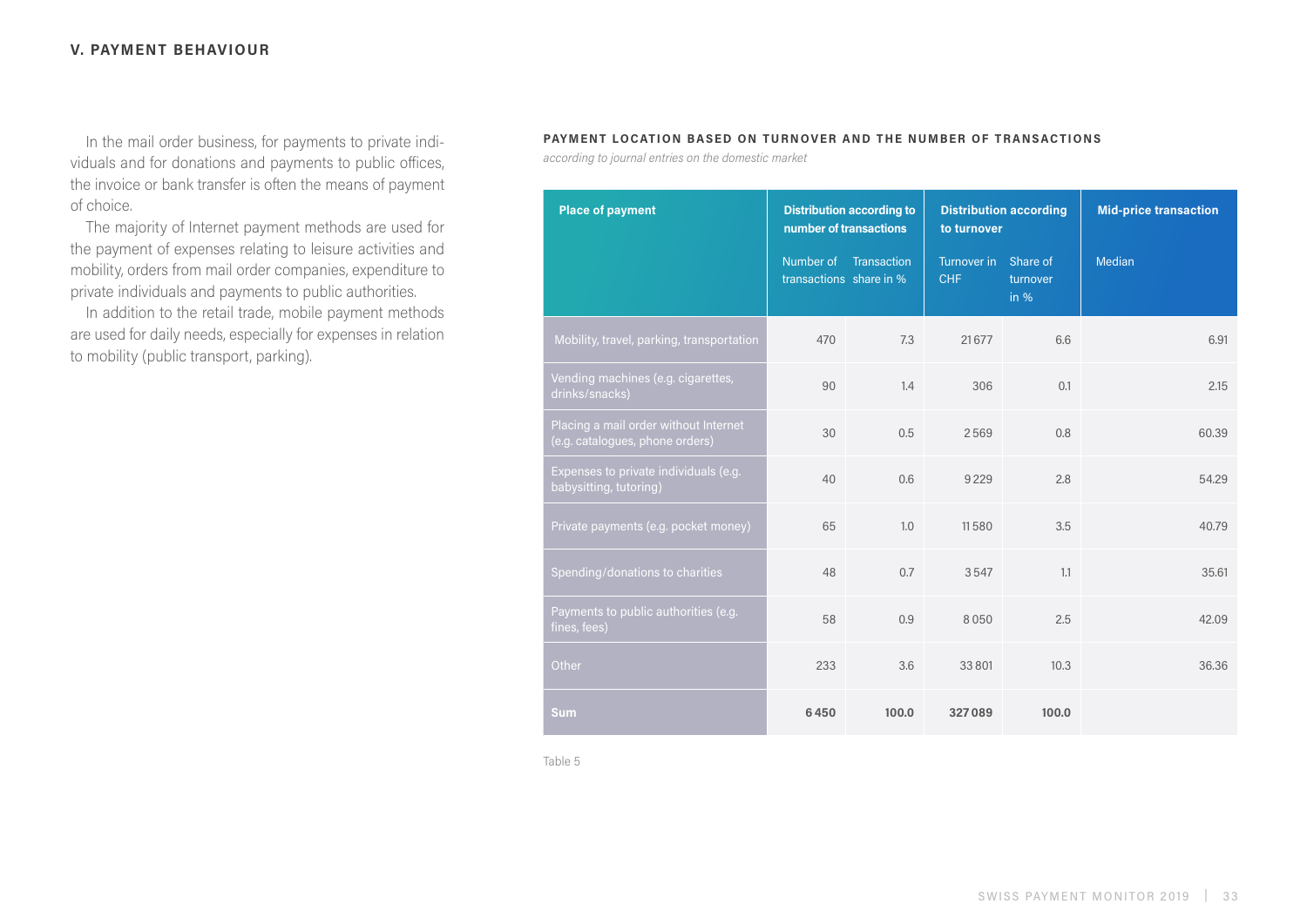## <span id="page-33-0"></span>VI. A look into the future

## **New forms of payment**

Contactless payments with credit and debit cards («contactless payment») as well as mobile payment methods («mobile payment») are among the newer forms of payment.

As of 2007, credit cards began to gradually introduce the contactless function, with debit cards offering it across the board as of 2015. While the number of contactless credit cards issued in Switzerland remained stable at 95% compared to the previous year, the number of contactless debit cards issued last year once again increased significantly (plus 20.0 PP compared to 2018) and currently accounts for 71% of the total debit card volume.

The higher prevalence is also reflected in the usage: Of the 93% of respondents who use a debit card, 54% use the contactless payment function, which corresponds to an increase of 46%. Using the credit card's contactless function is even more widespread: Of the 79% of respondents that use a credit card (excluding prepaid), 69% use the contactless function.

## **Understanding mobile payment**

Based on the respondents' statements, there is still no universal understanding of «mobile payment» (cf. Fig. 30). The term is most strongly associated with payments in an app with an integrated payment function (63%), payments by mobile phone on the spot in a retail shop (53%) and payments by mobile phone on the Internet or in an online shop (47%). 39% think «mobile payment» is a domestic «peer-to-peer» payment. A comparatively smaller proportion (15%) associates mobile payment with transfers to private individuals abroad, around 13% with «wearables».

## Payment in an app with integrated payment function (stored means of payment) *(e.g. SBB Mobile App, iTunes, PayPal)* Payment with the mobile phone on site in a retail shop *(e.g. Twint, Apple Pay, Samsung Pay, Android Pay)* Payment by mobile phone on the Internet/ in an online shop *(e.g. Twint, PayPal)* Transfer by mobile phone to private individuals in Switzerland (P2P (peer-topeer) payment) *(e.g. Twint, PayPal)* Transfer by mobile phone to private individuals abroad (P2P (peer-to-peer) payment) *(e.g. Western Union)* Payment with a wearable  $\bullet$ 2018 *(e.g. watch, bracelet)* n=991  $\bullet$ 2019 None of the above n=987 I cannot assess this Multiple answers 0 % 10 % 20 % 30 % 40 % 50 % 60 % 70 %

**MOBILE PAYMENT ASSOCIATIONS**

*Closed-question survey*

Compared to the previous measurement in 2018, respondents perceived a shift in the importance of mobile payments as POS payments towards «peer-to-peer», «in-app» and online payments («remote payments»).

### Fig. 30

*Question: Which of the following payment situations do you generally associate with mobile payment?* Based on respondents that claimed to be familiar with mobile payments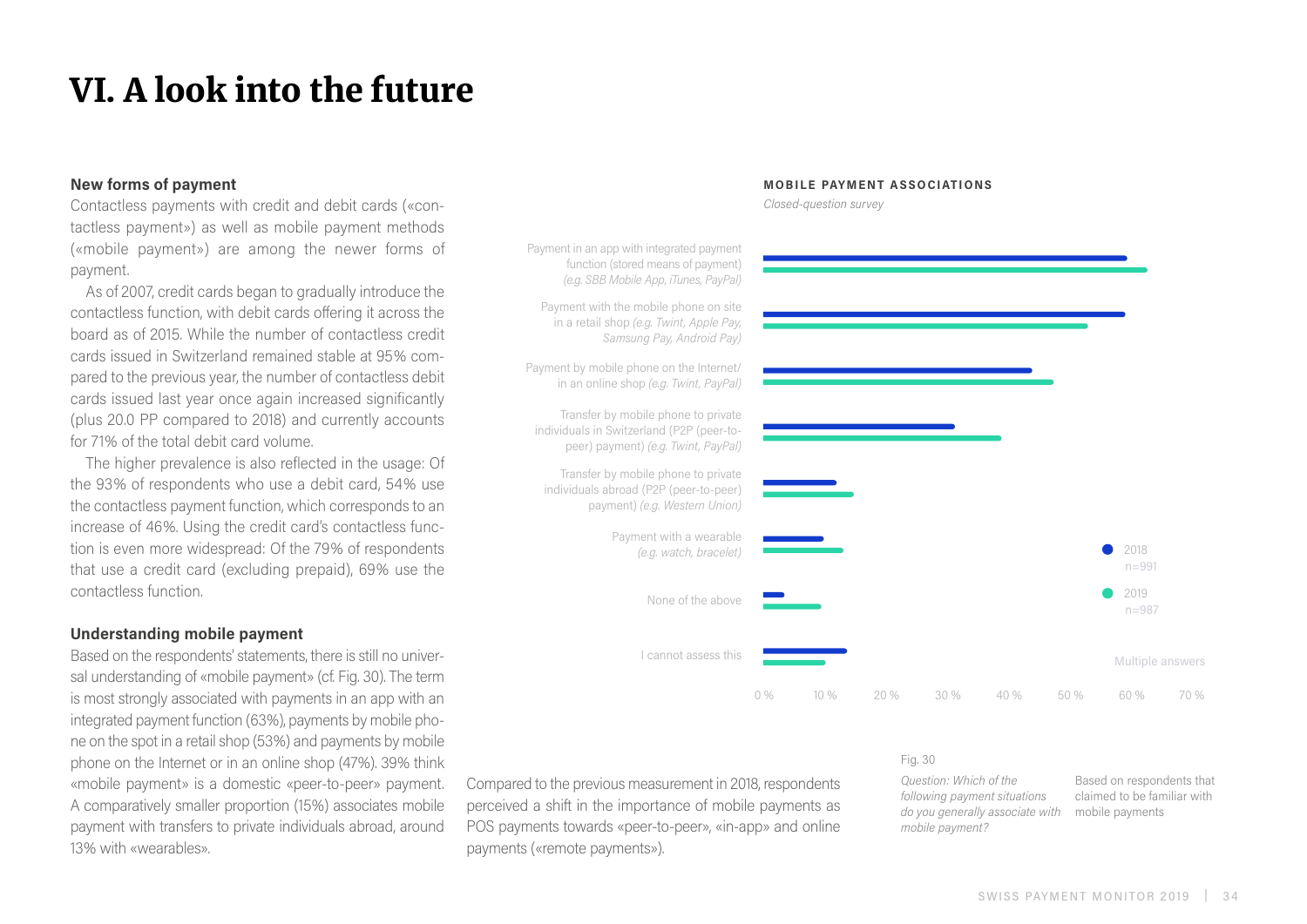## **How users like the new payment forms**

New forms of payment are clearly on the rise. When asked about the appeal of the new forms of payment, the contactless function was rated significantly more positively than in the previous year (AV 3.5) with an average score of 3.8 on a scale of 5 (cf. Fig. 31). In this respect, there are no significant differences between contactless payment by debit card and contactless payment by credit card.

The same applies to mobile payment. With an average score of 3.7 on a scale of 5, it is rated significantly better than in the previous year (AV 3.3) (cf. Fig. 32).

This applies not only to mobile payment in general, but to all forms of mobile payment, although in some cases there are significant differences between the payment forms (cf. Fig. 33). While mobile payment at the POS or on the spot in a retail shop is still evaluated rather cautiously with an average value of 3.4 and a relatively high sceptic share at 23%, mobile payment on the Internet as well as «in-app» payments with an average value of 3.9 each already enjoy great popularity and thus even rank ahead of contactless payment on the popularity scale.

As expected, users like the new forms of payment significantly better than non-users. Accordingly, contactless users rate the payment procedure very positively (average value 4.4), whereas the rating for non-users is more differentiated: 39% didn't like contactless payment or didn't like it very much, while another 39% either liked it or liked it a lot. It is unsurprising to see that there is a similar attitude towards mobile payment: For example, the average values of user ratings are about one scale point higher than those of non-users.

### **OVERALL IMPRESSION OF CONTACTLESS PAYMENT, PREVIOUS-YEAR COMPARISON**



## **OVERALL IMPRESSION OF MOBILE PAYMENT. PREVIOUS-YEAR COMPARISON**



Fig. 31 *Question: How do you like using contactless payment?*  Based on respondents who are familiar with contactless payments

Fig. 32 *Question: How do you like using mobile payment?*  Based on respondents who are familiar with mobile payments

## \*newly incorporated as of SPM19

Average value scale:  $1 = 1$  don't like it at all  $5 = 1$  really like it



## SWISS PAYMENT MONITOR 2019 | 35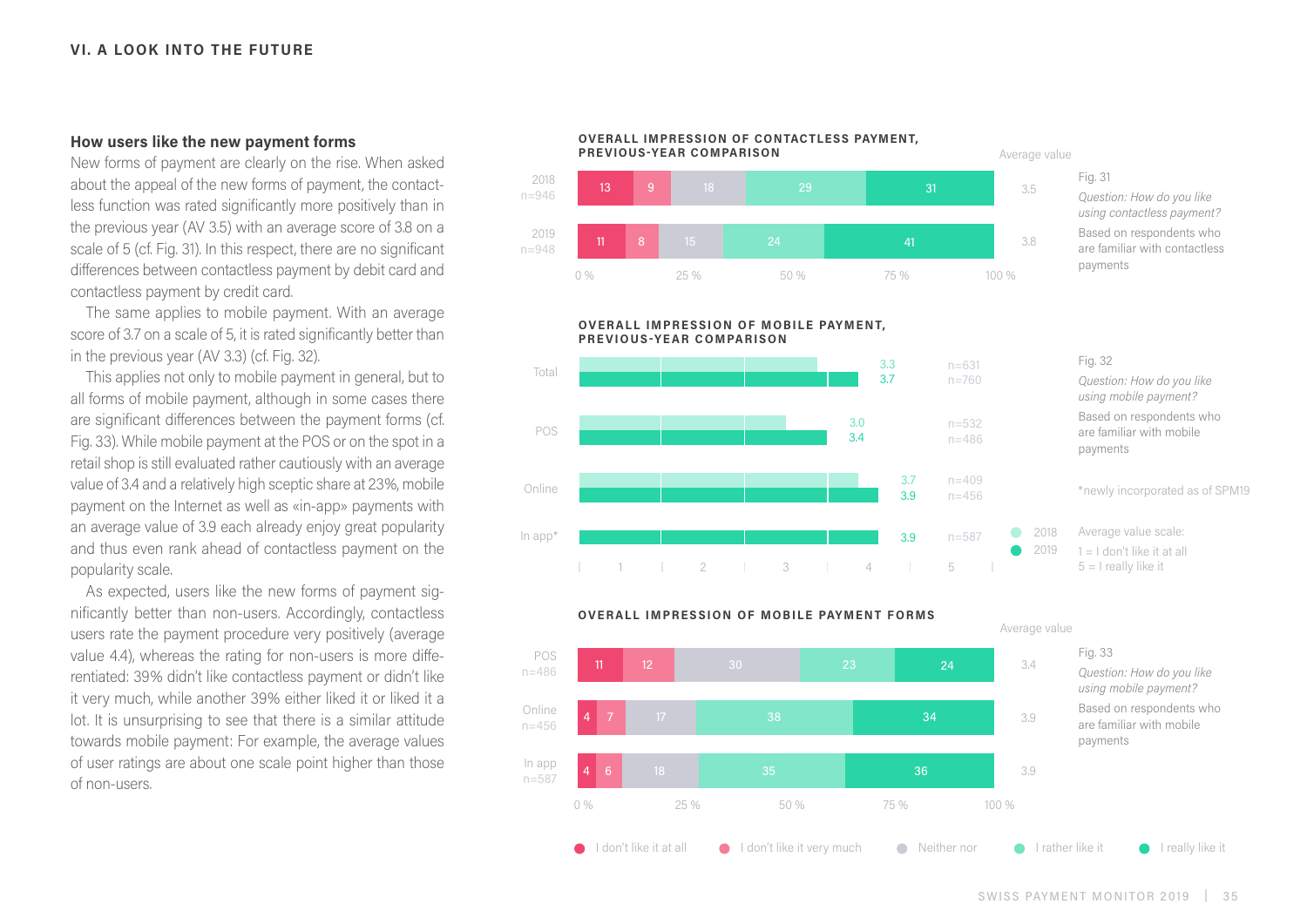## **Intended use of new payment methods**

New forms of payment still have potential. Accordingly, over 58% of respondents could in principle imagine using contactless payment within the next three years (even more frequently), which corresponds to an increase of 4.5 PP compared to 2018 (cf. Fig. 34). Thereby, the utilization potential for debit cards is significantly higher than for credit cards, which is probably due to the increase in contactless debit cards.

By comparison, the intention to use mobile payment has increased even more (increase by 0.6 scale points on a scale of 5) (cf. Fig. 35). The highest potential comes from



### **FUTURE USE OF CONTACTLESS PAYMENT, PREVIOUS-YEAR COMPARISON** Fig. 34

Fig. 35 **FUTURE USE OF MOBILE PAYMENT, PREVIOUS-YEAR COMPARISON** 2.9 n=549 Total 3.5 n=768 2.7 n=452 POS 3.2 n=515 3.2 2018 n=362 Online 3.8 n=459  $\bullet$ 2019 Average value scale: In app<sup>\*</sup> 3.7 n=601  $1 =$  highly unlikely  $5 =$  very likely 1 | 2 | 3 | 4 | 5

\*newly incorporated as of SPM19

Fig. 34 *Question: How likely do you* 

*think it is that you will use contactless payment (even more frequently) within the next three years?*

Based on respondents who are familiar with contactless payments

## Fig. 35

*Question: How likely do you think it is that you will use mobile payment (even more frequently) within the next three years?* Based on respondents who are familiar with mobile

payments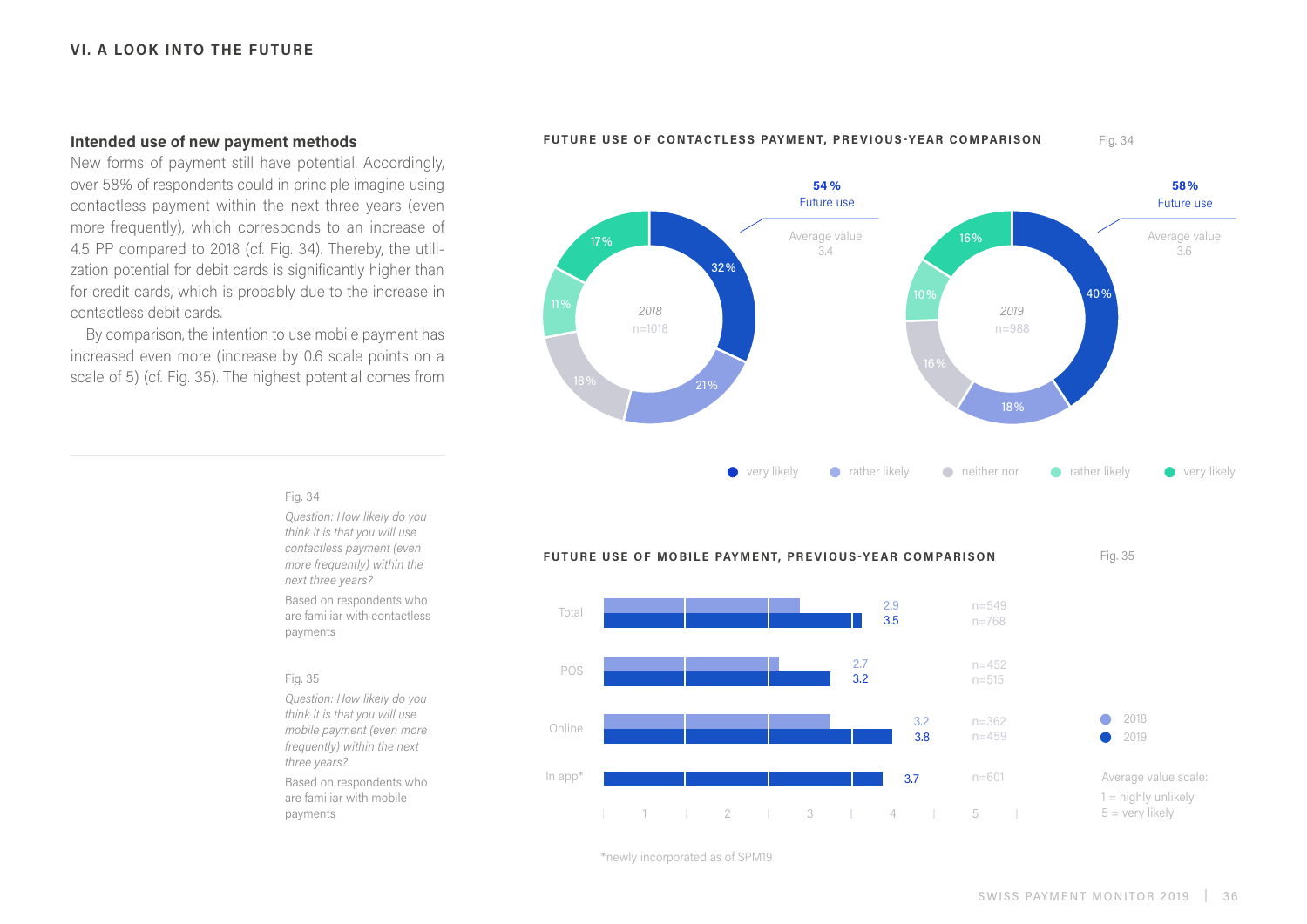mobile payment on the Internet (cf. Fig. 36). Almost two **FUTURE USE OF MOBILE PAYMENT FORMS** thirds (65%) of respondents consider it likely that they will use the payment method (even more frequently) within the next three years. The forecast for «in-app» payments also looks promising. Three out of five people could imagine using this form of payment (even more frequently) in the future. At an average of 44%, the usage intention is lowest in face-to-face business, although a certain potential can also be assumed here with appropriate implementation (improvement of speed, coupling with value-added services).

As in the case of favouring payment forms, differences can once again be determined between users and nonusers of the payment method. While only just under 37% of non-users consider it likely that they will use contactless payment within the next three years, 76% of users are considering a future increase in use. What is conspicuous here is the significantly higher usage intention among nonusers of the contactless function on debit cards compared with that of non-users of the contactless function on credit cards.

Differences between users and non-users can also be observed in mobile payments. Whereas the usage potential for POS and «in-app» payments varies greatly depending on group membership (usage potential of 77% for users vs. 21% for non-users for POS payments and 67% vs. 27% for «in-app» payments), the ratio for online payments is much more balanced (76% for users vs. 47% for non-users).

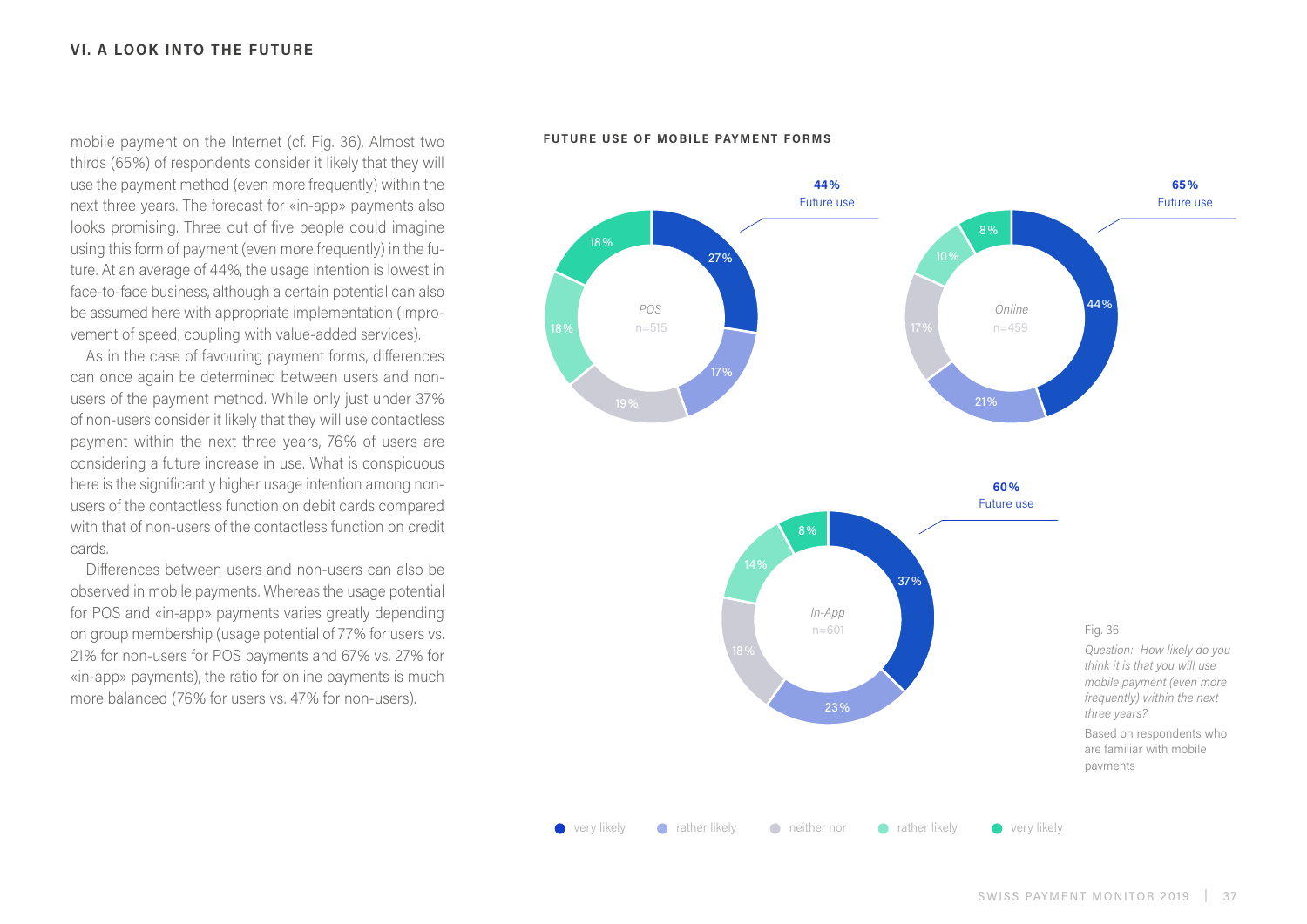## **VI. A LOOK INTO THE FUTURE**

In line with the increase in the attractiveness of mobile payment methods, the awareness of mobile payment providers has also increased (cf. Fig. 37). According to the supported query, the SBB App (SBB Mobile) was the most popular with 86%, closely followed by Twint with 83%. The iTunes Store (69%), the PayPal App (64%), the App Store (62%) and Apple Pay (59%) are also represented, albeit lagging far behind the top two.

With the exception of PayPal, Apple Pay and Samsung Pay which show declining figures, the majority of the payment solutions on offer are more well-known than in the 2018 survey, above all the Zalando Shopping App (plus 9.6 PP), Android Pay (plus 8.5 PP) and Google Play (plus 7.9 PP).

Fig. 37

payments

*Question: Which of the following providers do you know at least by name?*  Based on respondents who are familiar with mobile



**POPUL ARIT Y OF MOBILE PAYMENT PROVIDERS**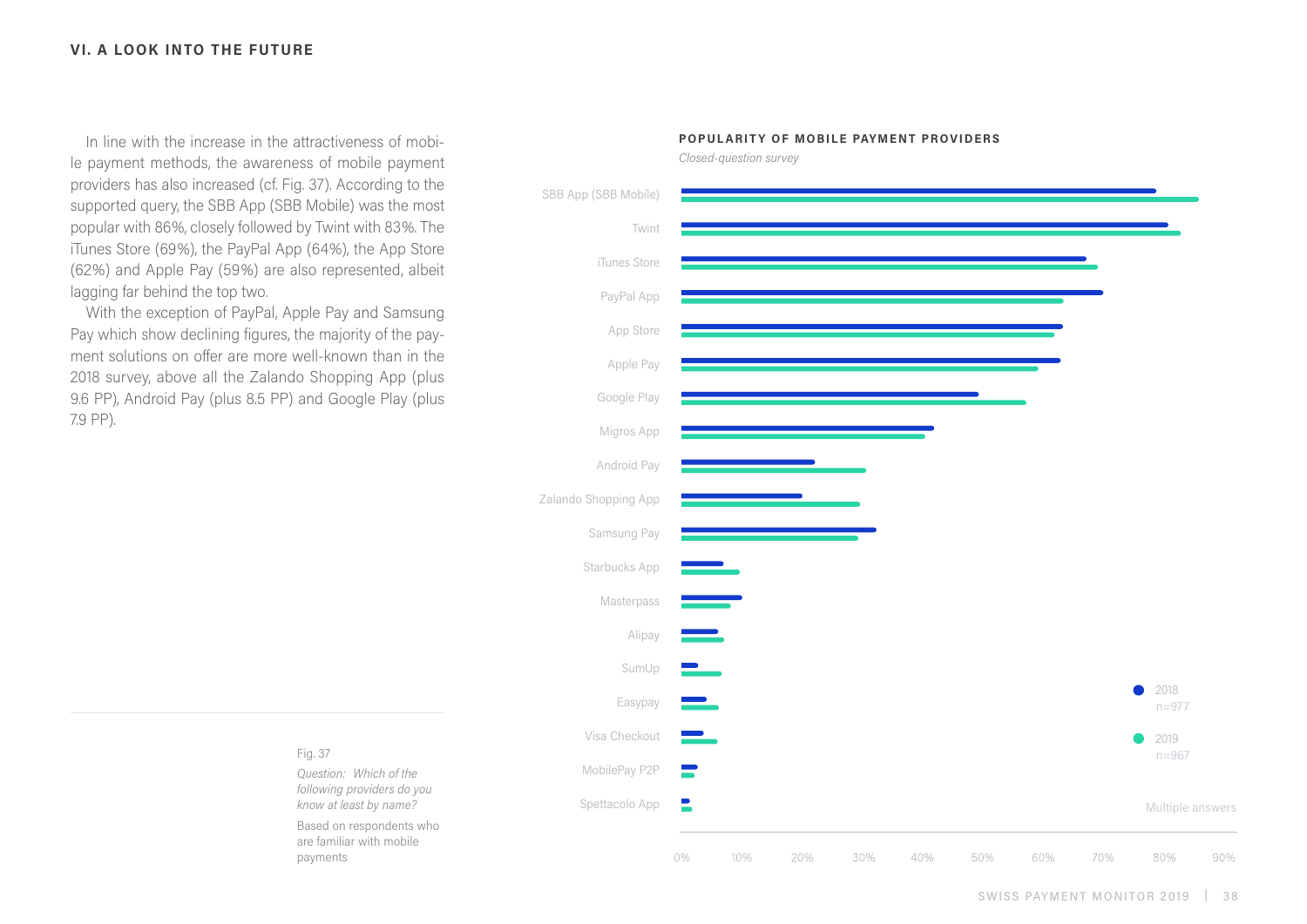## <span id="page-38-0"></span>VII. Glossary

## **Distance business (remote payments)**

Payments where payer and recipient are in separate spaces (e.g. payment in online shops, deposit at the counter, etc.)

**Debit card (EC card)** Payment card that is linked to a private account and debited immediately after payment (e.g. Maestro/EC card, PostFinance Card/Postkarte, V PAY).

**Cash back (POS withdrawal)** The possibility to withdraw cash when making a retail purchase, e.g. at supermarket checkouts. The total amount for purchase and withdrawal is deducted from the private account.

**E-commerce** The sale of goods and services via the Internet.

**Electronic bill (e-bill)** Invoices that are created and transmitted electronically.

**In-app payments** A form of mobile payment whereby payments are made using an integrated payment function (e.g. iTunes, PayPal, SBB mobile app).

**National principle** Based on the origin of the payment card (in this case only Switzerland). All transactions made with domestic cards within and outside of Switzerland are collected.

**Domestic principle** Based on the geographical boundaries within Switzerland. All transactions made with domestic and foreign cards within Switzerland are collected.

**Online payment services** Methods specially developed for Internet payment, such as PayPal, Sofortüberweisung, or Twint.

**Contactless payment by card (contactless payment)** Processes that transmit the necessary payment data without contact, in other words, via wireless technology (NFC, Bluetooth) by holding the card in front of the reader. A PIN is only required for purchases over CHF 40.

**Credit card** Payment card with a delayed account debit. The retailer is guaranteed payment (e.g. Master Card, Visa, American Express).

**Customer card with payment function**  A customer or loyalty card from a retailer that can be used to pay. The payment itself usually occurs downstream via direct debit or charging a credit card (e.g. MyOne card [Manor, Jumbo, Athleticum], Globus card, Supercard credit card, Cumulus credit card, Starbucks card, petrol station cards, gift cards).

**Direct debit** Electronic payment method in which the recipient, using a payment service provider, has an amount debited from the payer's account (e.g. LSV, debit direct, Swiss direct debit).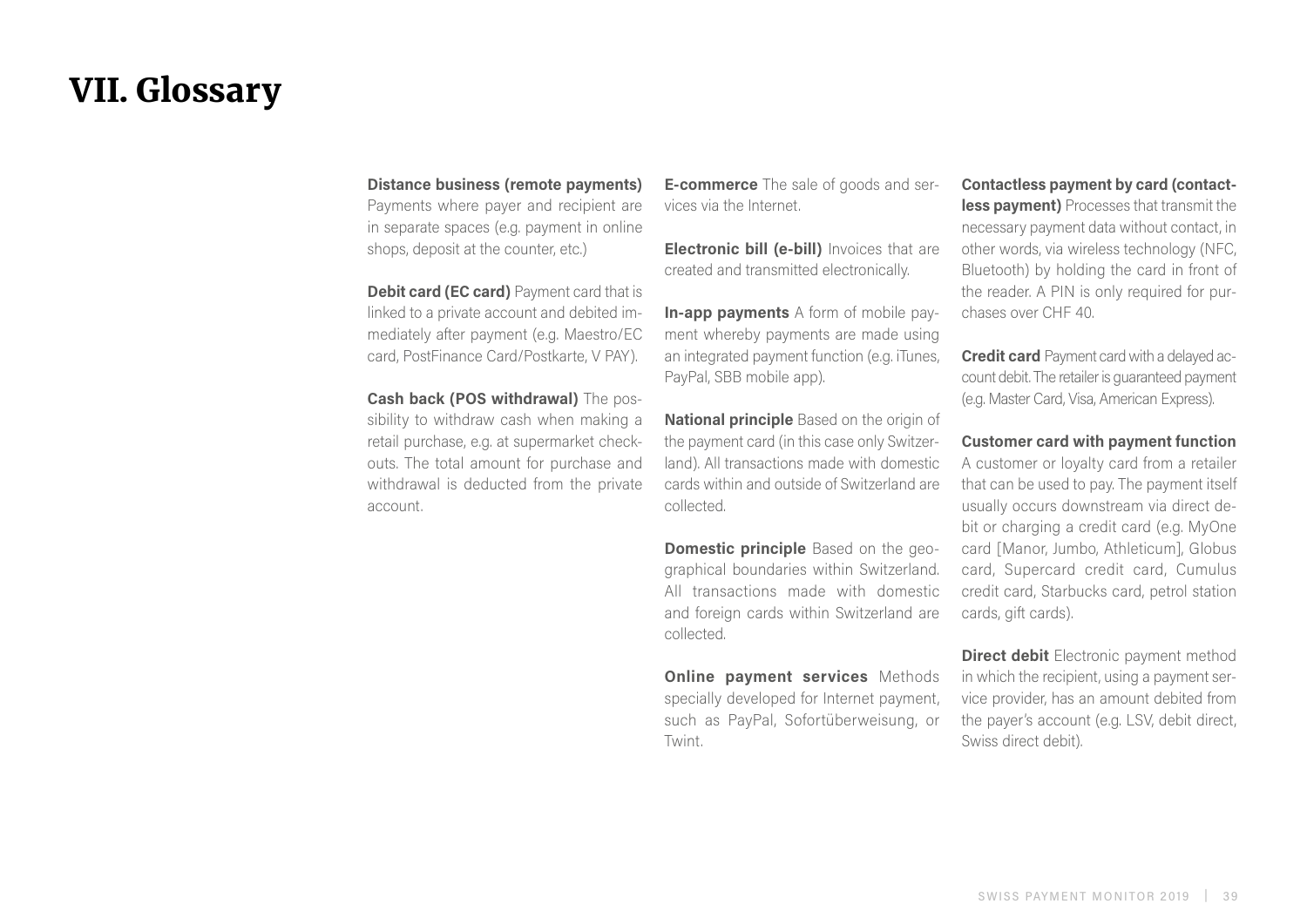**Mobile payment (mobile payment, M-payment)** Payment using a smartphone or other mobile device (e.g. Android Pay, Apple Pay, Samsung Pay, Twint, PayPal).

**Cash on delivery** Shipping and payment method whereby, upon the receipt of the goods, payment is made by the recipient to the delivering postal or logistics company.

**Online transfer (online banking)** An electronic payment system that enables customers of banks or other financial institutions to manage their personal account online and process banking transactions via the website of the institution.

**Online transfer** A payment made to the recipient's account from the payer via a transfer of funds online.

**Paper invoice** Bill on paper

**Peer-to-peer (P2P) payments** A form of mobile payment referring to payments made between private individuals domestically or abroad using a mobile app (e.g. PayPal, Twint, Western Union).

**POS (Point of Sale)** Physical place where goods or services are sold and paid for (e.g. at the cash register). Online and mail order businesses are not currently included in the present definition of POS.

**Face-to-face business (proximity payments)** Payment made locally in a physical retail outlet (POS).

**Pre-paid card** Payment cards that need to be charged with credit before use.

**Virtual currency (cryptocurrency)** Electronic currency that functions without cash and is based on blockchain technology.

**Advance payment** A term of payment that requires the buyer to first pay the purchase price before the seller starts the contractual delivery of the goods or the promised service.

**Wearable payments** A form of mobile payment involving contactless payment via portable devices such as smartwatches and fitness trackers.

Source: German Central Bank, 2017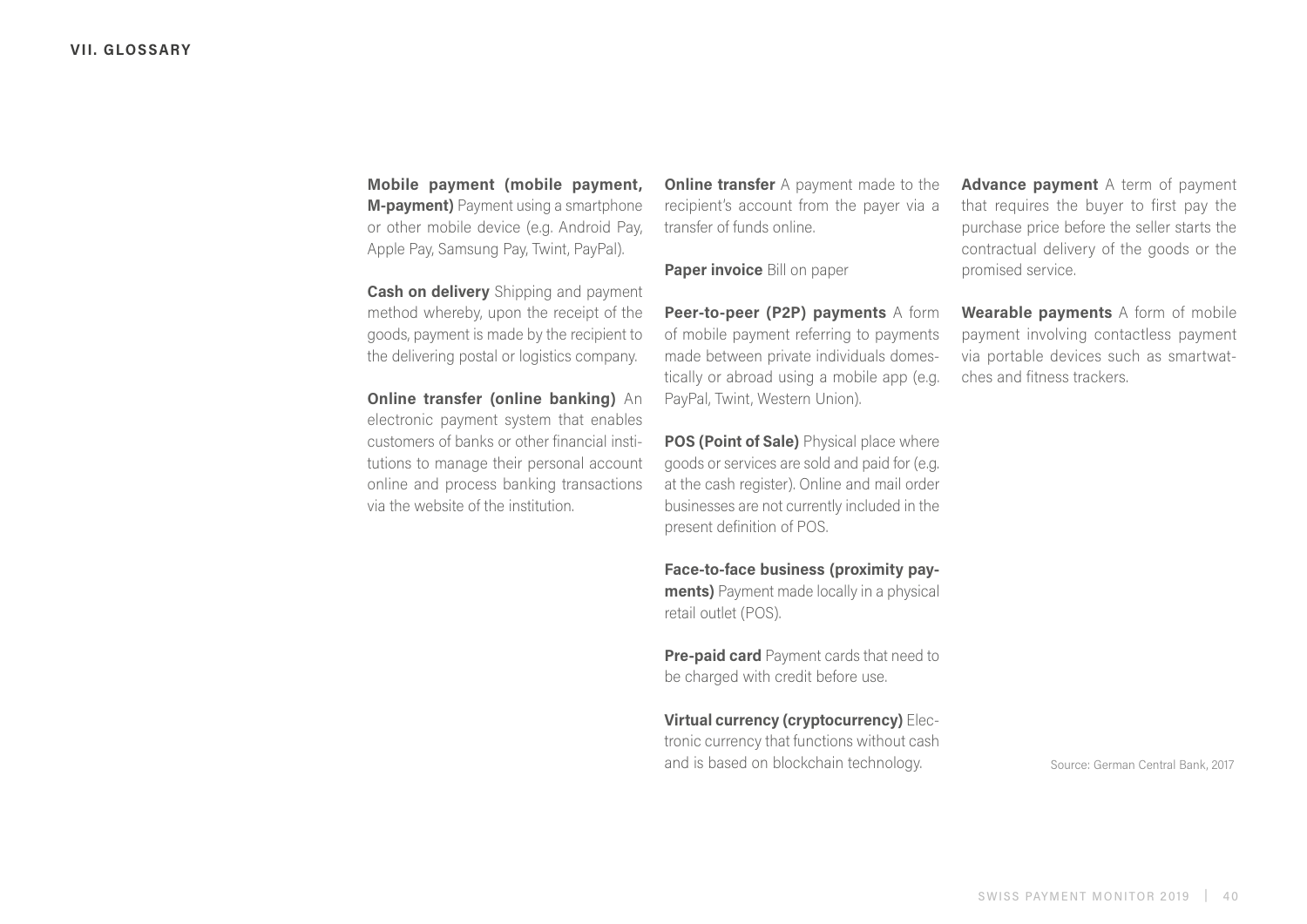## Study authors



**Bettina Gehring** Senior Research

Consultant, Project Manager Swiss Payment Research Center

School of Management and Law Stadthausstrasse 14 8400 Winterthur



**Sandro Graf** Lecturer/Head of Service Lab & Swiss Payment Research Center

School of Management and Law Stadthausstrasse 14 8400 Winterthur



**Rafael Domeisen** Research Assistant

School of Management and Law Stadthausstrasse 14 8400 Winterthur



**Dr. Tobias Trütsch** Head of Economics Division

Executive School of Management, Technology and Law (ES-HSG) Holzstrasse 15 9010 St. Gallen

**The ZHAW Zurich University of Applied Sciences,**

with its eight departments and more than 12,000 students, is one of the leading Swiss universities of applied sciences and is active in teaching, further education, research and services. In addition to training and further education, the ZHAW—as a university of applied sciences—has the task of conducting practice-oriented research, promoting the transfer of technology to small and medium-sized enterprises, and providing services on the part of third parties. New knowledge obtained via research flows back into teaching and practice and thus directly or indirectly benefits a specific group of users or society.

**The University of St. Gallen (HSG),** as one of Europe's leading business universities, provides training for managers. Founded in 1898 as a demand-oriented business academy, for more than a hundred years the HSG has been a prominent contact point for ambitious people whose goal is to achieve something—personally and socially—to actively shape the future. Staff from 30 institutes offer students qualified degrees in the areas of business administration, economics, law and social sciences, as well as international relations. The HSG regularly features at the top of international business school rankings and is currently ranked fourth in the Financial Times ranking for European business schools.

## **Research partner for data analysis**

## **Prof. Dr. Marianne Müller**

Institute of Data Analysis and Process Design

ZHAW Zurich University of Applied Sciences